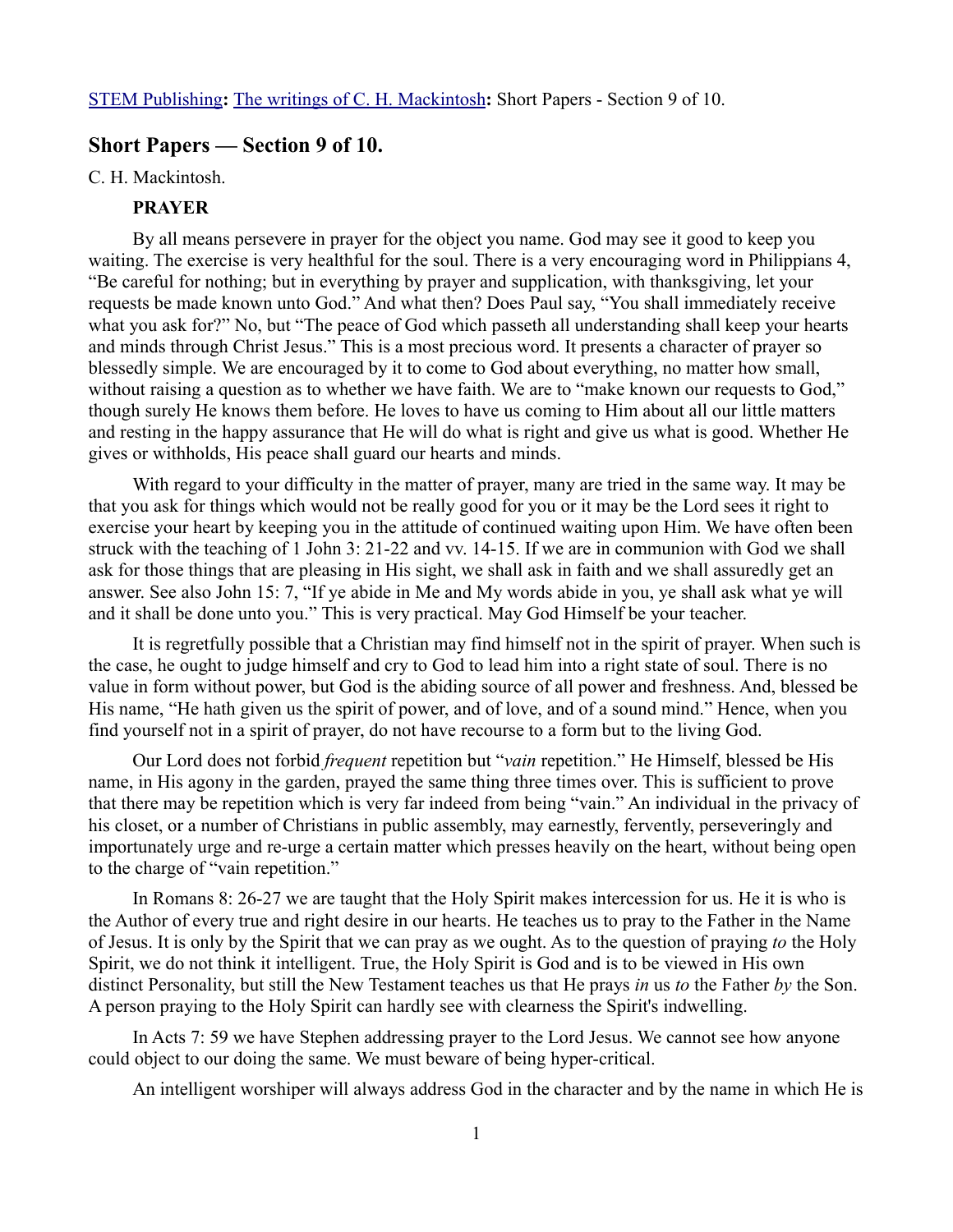pleased to reveal Himself. His name to us is "Father." True, the One who is our Father was and is "the God of Jacob," "the Almighty God .... Jehovah," but to us He is Father. Precious title! May we ever live in the sunlight of His countenance! We would all readily say that it is not a question of bodily attitude in prayer, but rather of the state of the heart — the true attitude of the soul. At the same time we must confess we like to see people kneel down when they can. We say, "when they can" because in many cases, it is utterly impossible when people are so packed together as to be hardly able to move. There is no attitude which so aptly expresses prostration of soul as kneeling. It looks lazy and irreverent to see people always sitting while praying. But we must not judge one another in this matter. Many things have to be taken into account. The Lord looks upon the heart. May He ever find our hearts in the right attitude before Him! This is the grand point.

## **THE DIVINE CHARACTER OF FAITH**

The inspired apostle James tells us that "Every good gift and every perfect gift is from above, and cometh down from the Father of lights." Does not this answer the question as to faith? Every perfect gift is from above and comes down from the Father of lights.

Some may have a difficulty as to Ephesians 2: 8, "By grace are ye saved, through faith, *and this not of yourselves, it is the gift of God.*" But to us it is perfectly clear that "faith," like every other good and perfect gift, is from God. "All men have not faith," or as it should be read, "Faith is not of all." If faith be not the gift of God, it is only an exercise of the human mind and thus worthless.

Faith is a divine reality worked in the soul by the Holy Spirit. It grasps the revelation of God and thus links the heart with Him in a divine way. It is all of God from first to last. "All things are of God" in the new creation. Blessed be His holy name for the assurance! Were it not so — were there the weight of a feather or the movement of an eyelash of ours in the whole matter, it would spoil all.

# **THE LAW**

Your question involves the very foundations of Christianity. We give you in reply, one brief but comprehensive statement of Holy Scripture. "For sin shall not have dominion over you: for ye are not under the law, but under grace." Again, "As many as are of the works of the law are under the curse" (See Rom. 7; Gal. 3). If we are to be taught by Scripture alone, then we learn that the believer is "dead to the law." He died in Christ as the New Testament teaches us in many places. Now, what has the law to say to a dead man? Or what has a dead man to say to the law? Is the law binding upon a dead man? The idea is absurd. "Wherefore, my brethren, ye also are become dead to the law by the body of Christ, that ye should be married to another, even to Him who is raised from the dead, that we should bring forth fruit unto God."

True it is that a Christian, walking in the Spirit, fulfills the practical righteousness of the law (Rom. 8: 4). But if you put a Christian *under* the law, you put him under the curse, for the apostle declares that as many as are on that ground, not merely as many as have not kept the law, are under the curse. In short, *the entire teaching of Romans and Galatians is flatly opposed to the notion of putting Christians under the law whether for justification or as a rule of life.* So far from its being the ground of justification, it is the ground of condemnation. So far from its being a rule of life, it is a rule of death. See Romans 7: 10 and 2 Corinthians 3.

Does anyone in his right mind need to be told that a Christian is not to steal or commit murder? Surely not. Let us remember that Christian morals rest on a *Christian* basis and not on a *legal* basis. The law was given to man in the old creation, to test him, prove him and cause the offense to abound. The Christian is not in the old creation but in the new (2 Cor. 5: 17). He is not in the flesh but in the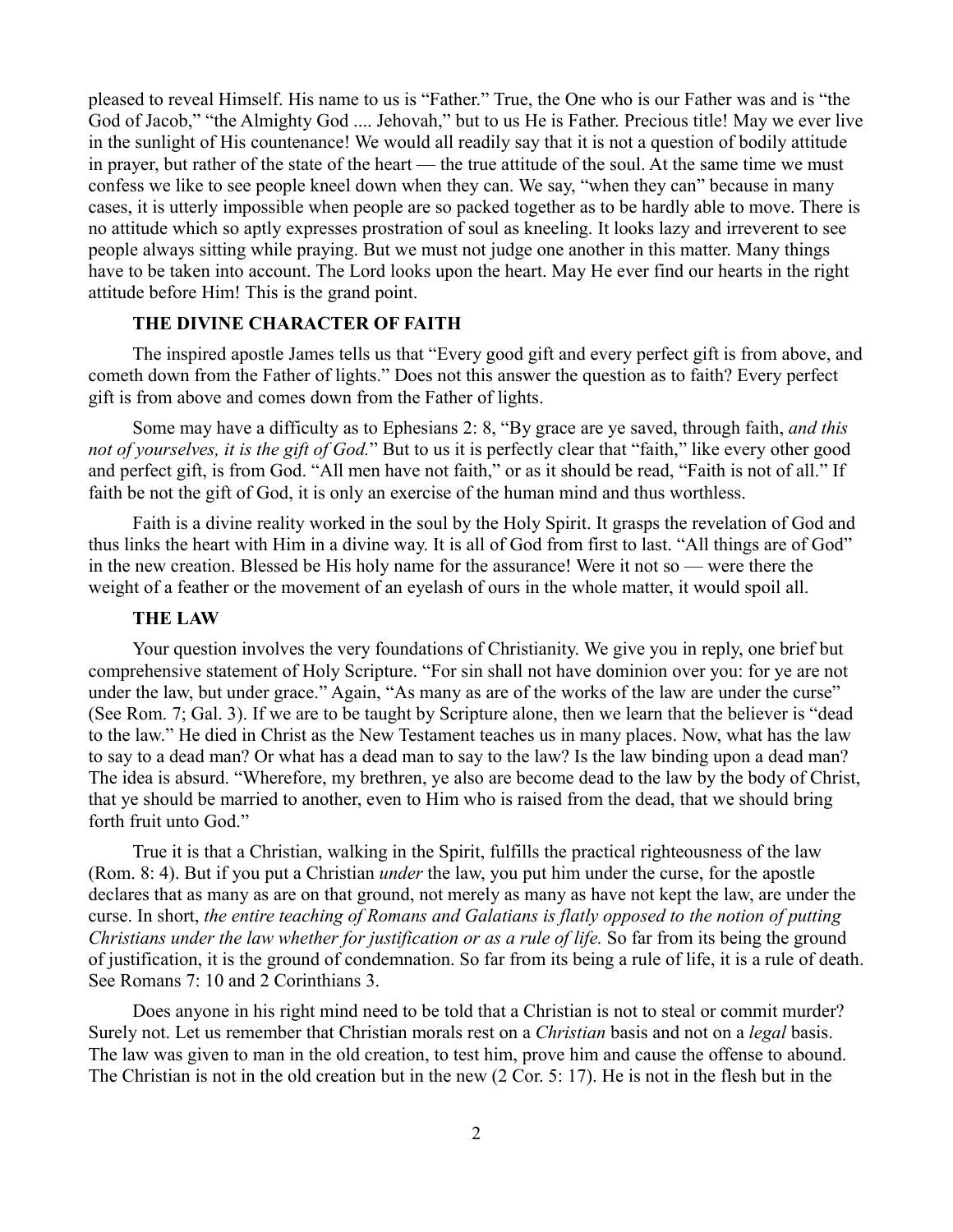## Spirit (Rom. 7: 9).

Are these things mere figures of speech or are they divine statements concerning the very foundations of Christianity? Let us look well to it, dear friend. Let us see where we are. A person who, in his actual experience, is under the law, must be a stranger to the peace and liberty of the gospel. Moreover he must be wholly ignorant of the true character of Christianity.

If we trace the history and the writings of the great apostle of the Gentiles, we find there was nothing that so grieved and pained him — nothing he so strongly denounced — as the attempt to put Christians under the law in any shape or form or for any object whatsoever. When he speaks of himself as "being under the law to Christ" (1 Cor. 9: 21), any competent person understands that the word is "under rule or authority to Christ" and has nothing to do with being under the law of Moses, which the apostle everywhere denounces in the strongest terms. The law-teachers get no quarter whatever from Paul. This is as clear as anything can be. Hence, if we are going to submit to Scripture, the law question is easily settled. But if any man refuses to submit to that authority, we do not see there is much use in talking to him.

In 1 Corinthians 9: 21 the expression "under the law" is one word which simply means *under the rule or authority of Christ.* Paul was not under the law of Moses, nor are we either, thanks be to God.

"The Jew" as such is bound to fulfill the law, or else to meet the curse pronounced upon "every man who continueth not in all things that are written in the book of the law to do them." But where is the Jew that can meet God on the ground of moral law or ceremonial law? Did you ever hear or know of one who could claim blessing on the ground of perfect obedience? It will be said, "There is mercy." Yes, but not under law. "He that despised Moses' law died without mercy." Law and mercy are two different things. If a man can fulfill the law, he does not need mercy; if he has not fulfilled the law, it has no mercy for him. What remains? Simply to take the place of a poor, ruined, self-destroyed, guilty sinner.

"O Israel, thou hast destroyed thyself." What then? "In Me is thy help." But on whom has this help been laid? On One mighty to save, even the Messiah of Israel, Him of whom Isaiah speaks in the following well-known passage: "Behold, My Servant shall deal prudently, He shall be exalted and extolled, and be very high. As many were astonished at Thee; His visage was so marred more than any man and His form more than the sons of men. So shall He sprinkle many nations; kings shall shut their mouths at Him; for that which had not been told them shall they see, and that which they had not heard shall they consider. Who hath believed our report and to whom is the arm of the Lord revealed? For He shall grow up before Him as a tender plant and as a root out of a dry ground; He hath no form nor comeliness; and when we shall see Him, there is no beauty that we should desire Him. He is despised and rejected of men; a Man of sorrows and acquainted with grief; and we hid as it were our faces from Him; He was despised and we esteemed Him not. Surely He hath borne our griefs and carried our sorrows; yet we did esteem Him stricken, smitten of God, and afflicted. But He was wounded for our transgressions, He was bruised for our iniquities; the chastisement of our peace was upon Him and with His bruising we are healed. All we like sheep have gone astray; we have turned every one to his own way; and the Lord hath laid on Him the iniquity of us all."

Here the repentant Jew may find the true ground of deliverance from the curse of the law. Christ was made a curse by hanging on a tree. "He suffered for sins, the Just for the unjust, that He might bring us to God." "And all who believe in Him are justified from all things, from which they could not be justified by the law of Moses." Nor this only; they are delivered from the law as a rule or principle, being counted dead to it by the death of Christ.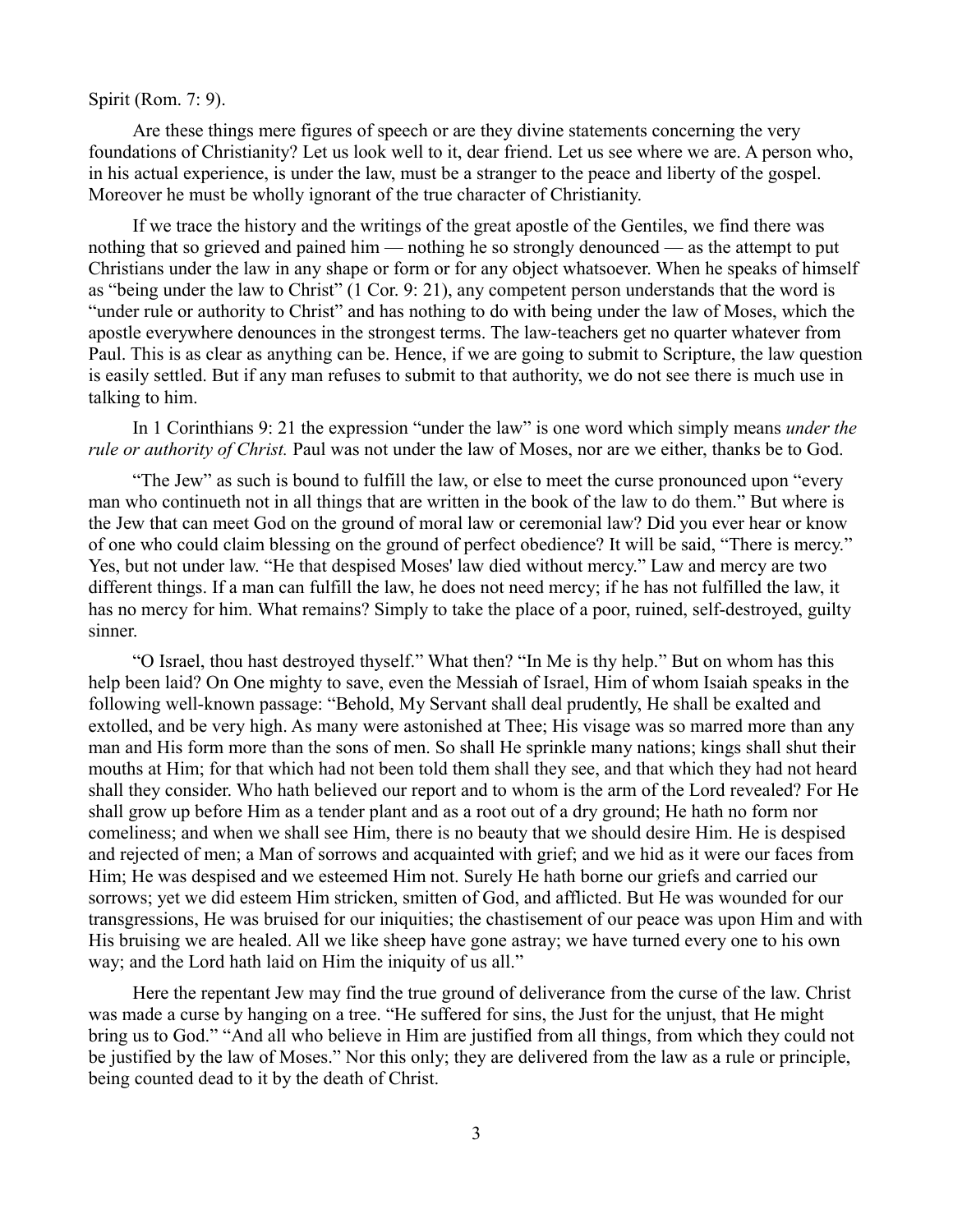This in no wise interferes with Jeremiah 31: 36-37 to which you refer. It has nothing to say to the question. If "the Jew embraces Christianity" he ceases to be a Jew and takes his stand on the new ground where there is neither Jew nor Greek, but all are one in Christ. This leaves wholly untouched the promises and purposes of God to Israel which shall all be literally and infallibly fulfilled in due time. "All Israel shall be saved." The Scriptures teem with the evidence of this grand truth. Not one jot or tittle of the promises made to the fathers can fail. To quote the proofs would demand a volume. If you will apply your heart to the study of Romans, Galatians and Hebrews, you will find a very full and satisfactory reply to your question, "What passages of Scripture tend to release the Jew from ceremonial observance?" If he believes in Jesus, he is dead to the law; if he does not, he will be damned by the law.

We cannot see how Galatians 3: 19 can possibly negate the true reading of 1 John 3: 4 which is "Sin is *lawlessness.*" The two passages are in perfect harmony. "Wherefore then the law? It was added because of transgression." So also in Romans 4: 15: "Because the law worketh wrath: for where no law is there is no transgression." Is it not obvious that to have transgression there must be law? Yes; and it is equally obvious that where there is a law there must be transgression because man is a sinner.

The law raised the question of righteousness and proved that man had none. Without law man was a lawless sinner. Under law, he was a wilful transgressor. From Adam to Moses, there was no law and therefore no transgression, though surely there was sin and therefore *death*, the wages of sin. "Nevertheless death reigned from Adam to Moses, even over them that had not sinned after the similitude of Adam's transgression" (Rom. 5: 14). Adam had a law; therefore his act was transgression. So we read in Hosea 6: 7, "They [Israel] like Adam, have transgressed." See margin. We are at a loss to understand the difficulties of some of our friends in reference to a matter so exceedingly plain.

We judge there is still a little confusion in your mind as to "the old husband" in Romans 7. We do not think it is the flesh any more than the law, though, assuredly, the flesh is to be reckoned dead, for such it is in God's account, and faith always takes God's view of matters. We are apt to get confused through not distinguishing in Romans 7 between the *illustration* of the marriage tie and the *application.* In the illustration the *husband* dies, but in the application it is *we* who have died. In short, death dissolves the tie — not the death of the law but *our* death. "Wherefore, my brethren, ye also are become dead to the law by the body of Christ." And again, "But now we are delivered from the law, being dead to that wherein we were held" (See Margin). In chapter 6 the question of "the flesh" is handled. In chapter 7 the question of "the law." Death delivers from both the one and the other.

We believe that in Romans 7 the apostle gives us the exercise of a quickened soul not knowing deliverance. It is, to use a figure, a man who has got out of a trap, describing his feelings when he was in it. Do you think Paul was a "wretched man" crying out for deliverance when he penned his epistle to the Romans? Most certainly not! He was a happy man rejoicing in full deliverance. But he is describing the exercise of a quickened soul still under the law and having no power against sin. This is not proper Christian experience. Can a Christian never do right? Must he always do wrong? Can a Christian say, "How to perform that which is good, I find not?" The fact is, in all this part of the chapter, you do not get the Holy Spirit in His indwelling power. There is new life but there is no power, no sense of full deliverance, no consciousness of victory. All this you have in chapter 8 which is proper Christian experience.

We believe many of God's beloved people have never gotten out of Romans 7. While we must admit that we should much prefer being honestly in chapter 7 to being falsely in Romans 8, yet we do not and cannot admit that chapter 7 is the proper place for one who ought to know the setting free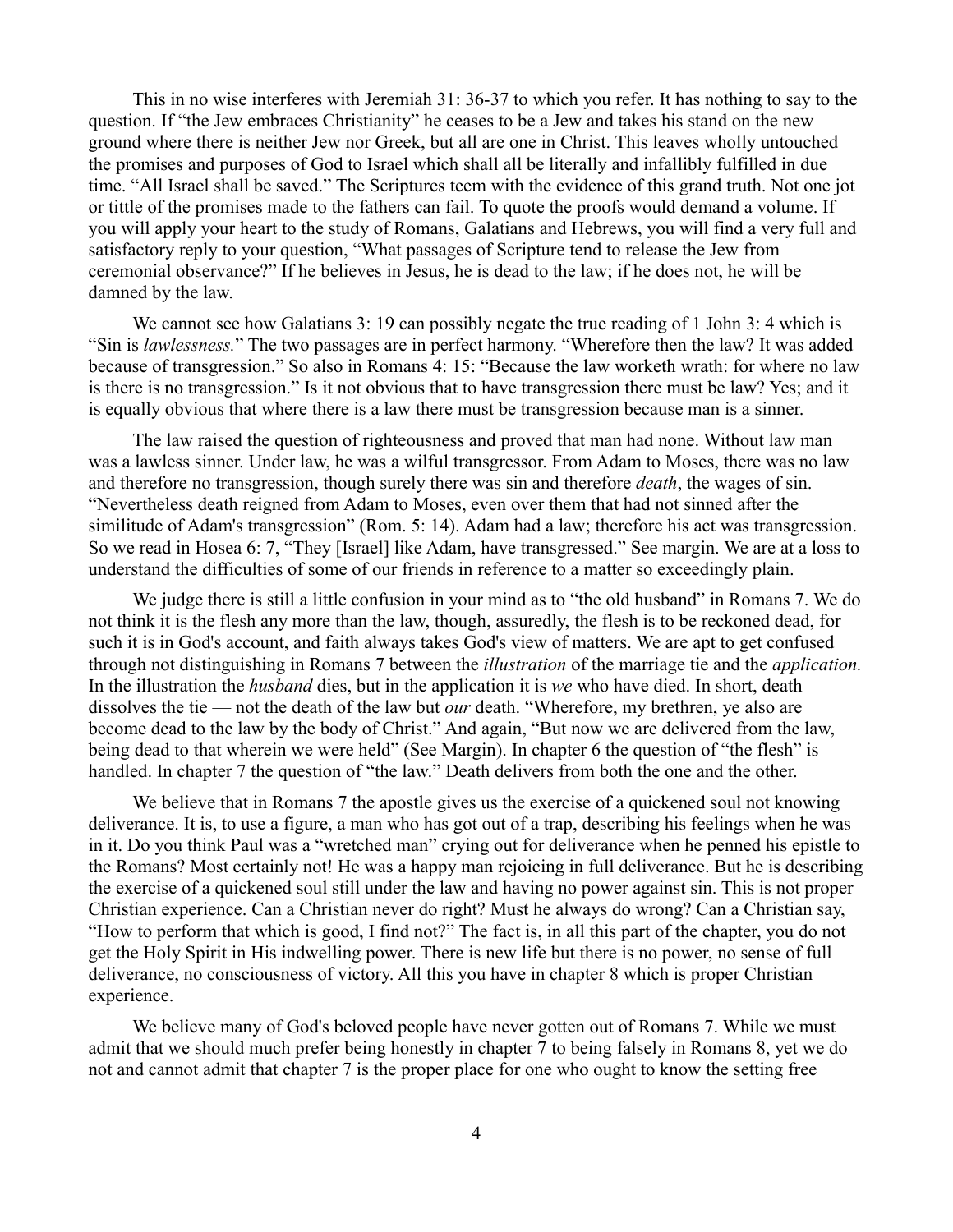power of these words, "There is therefore now no condemnation to them which are in Christ Jesus." It is very good for the soul to pass through Romans 7, but it is not for the glory of God that he should stay there. If it is right for all to remain in chapter 7, then for what end did the Holy Spirit pen chapter 8?

## **MARRIAGE**

We do not feel free to offer any counsel in your case. You must wait only upon God. Each one must learn for himself, in communion with God, his proper path in this solemn matter. We have invariably found that those who were most forward in offering counsel were the most incompetent to give it. On the other hand, those whose counsel would be worth having were slowest to give it. Do not suppose, dear friend, that we do not sympathize with you in your exercise; we do most deeply. But we believe you must ask counsel of God.

1 Corinthians 7: 32-34 teaches that the unmarried are the most free from care, but verse 7 as distinctly teaches that "every man hath his own proper gift of God." Each one must know for himself what his proper gift is. It is one thing to say, "Follow Paul's example' and quite another thing to have the "proper gift" to do it. It is a fatal mistake for anyone to expect to walk in a path for which God has not given him a call or given him the spiritual power. Remember in these days of ritualism and revived monasticism, that marriage is a holy and honorable institution, established by God in the Garden of Eden and sanctioned by His presence in Cana of Galilee. It is pronounced to be honorable in all by His Spirit in Hebrews 13: 4. Thus much as to the general principle, but the moment you come to individual cases, each one must be guided of God. To Him we affectionately commend you.

We cannot understand why you should have occasion to seek a human opinion on a point where Hebrews 13: 4 and 1 Timothy 4: 1-4 are so clear. Oh! when will people learn to open their Bible and bow down to its holy authority in all things? We have an abhorrence of that mock spirituality, sanctimoniousness and transcendentalism so apparent in the remarks to which you call our attention. To us it seems to be simply holiness in the flesh, which we know is one of Satan's crafty wiles. As we said, marriage was instituted by the Lord God in the Garden of Eden. It was sanctioned by the presence of Christ in Cana of Galilee. It is pronounced honorable by the Holy Spirit in Hebrews 13. To forbid it is said to be a doctrine of demons in 1 Timothy 4. This is quite sufficient for us, let pious sentimentalists and hyper-spiritualists say what they will.

It must be entirely a question of individual faith. You must walk before God in happy loving fellowship. You should both wait upon God together and seek to be of one mind in the Lord. This is your happy privilege. It is of the utmost importance for man and wife to cultivate the daily habit of waiting together on the Lord. It has a marvelous effect upon the whole range of domestic life. Bring everything before God, pour out your hearts together. Have no secrets, no reserve. Then will your hearts be knit together in holy love, and the current of your personal, conjugal and domestic life will flow peacefully and happily on, to the praise of Him who has made you one and called you to walk together as heirs of the grace of life.

We have often raised a voice of warning against the terrible evil of mixed marriages. We believe it to be a fatal step for anyone to marry an unconverted person, and a sad proof that the heart has departed from the Lord and the conscience has slipped from beneath the light and authority of God's Word. It is amazing how the devil succeeds in casting dust into people's eyes in this matter. He leads them to believe they will be a blessing to the unconverted partner, a lamentable delusion! How can we possibly expect blessing upon a flagrant act of disobedience? How can I, by going wrong, hope to set another right? Further, it frequently happens that persons, when bent on taking an unconverted partner, deceive themselves into the belief that the partner is converted. They claim to be satisfied with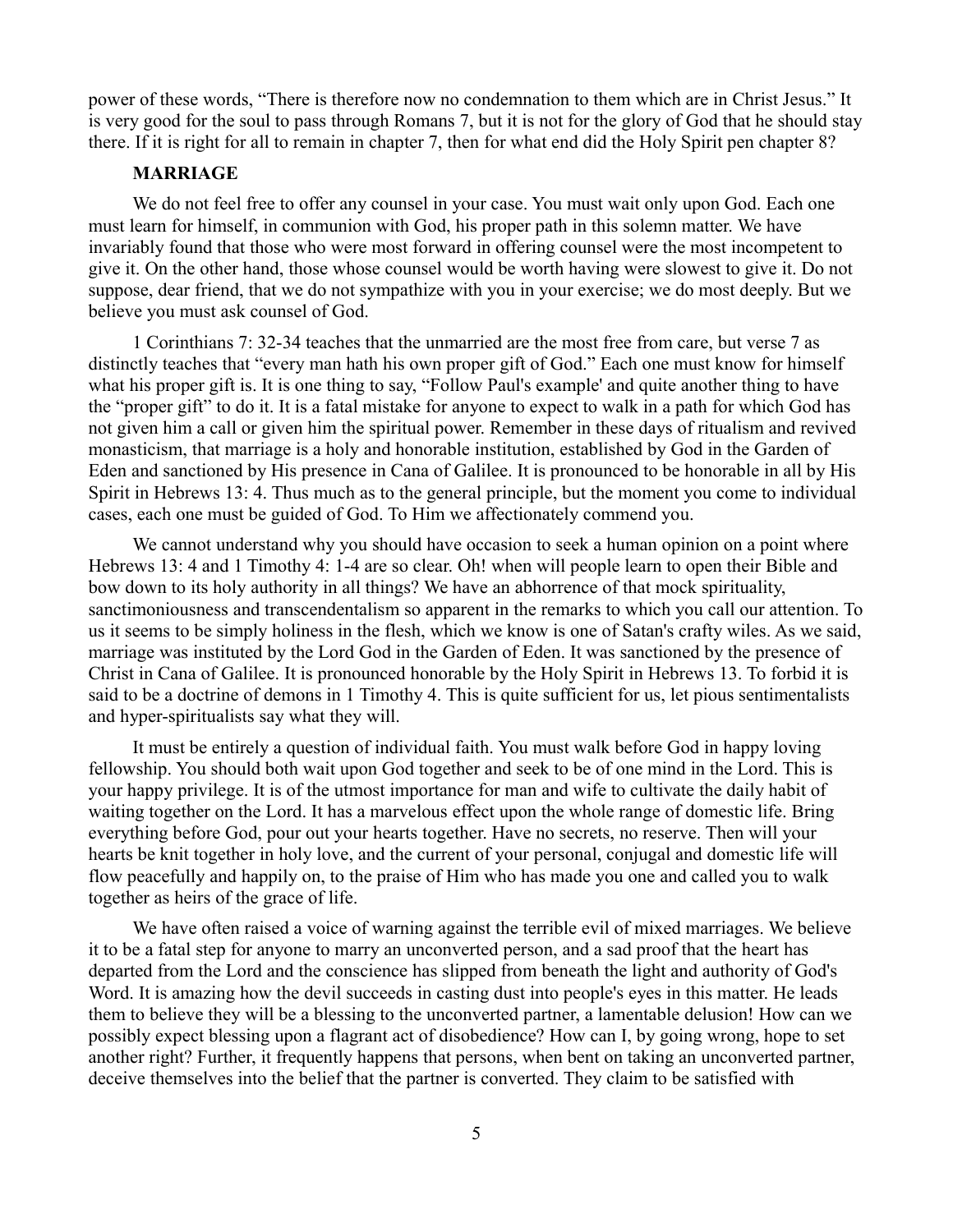evidences of conversion which, under other circumstances, would utterly fail to command their confidence. The will is at work. They are determined to have their own way. Then, when too late, they discover their terrible mistake.

With regard to the question of how we should deal with persons who transgress in this matter, we are not aware of any direct instruction in the New Testament. Solemn remonstrance and faithful reproof there should be, most surely, but we judge it to be rather a case for pastoral dealing and personal discipline than for any action of the assembly.

In the painful case you name, we do not believe it to be the right thing for a son to "try and manage a reunion" between the father and mother. If the husband wishes to come back, the wife should receive him. This is clearly involved in 1 Corinthians 7: 13. "The woman which hath an husband that believeth not, and if he be pleased to dwell with her, let her not leave him." If he wishes to come back, it is tantamount to "being pleased to dwell with her," and if she be told "not to leave him," it is tantamount to being told to receive him. At least, so we judge. It may be the Lord is about to bring the husband to Himself. If so, it would be very sad if a Christian wife should prove a stumbling-block by failing in grace. No doubt, he has greatly failed in his duty as a husband by leaving his wife, even were there nothing more serious. But if he really desires — apart from any management or any influence brought to bear upon him — to come back, we cannot but judge it to be the duty of a Christian wife to receive him and to seek "by her chaste manner of life, coupled with fear," to win him for Christ. Should she refuse and he be then driven away into sin or hardness of heart, she could never forgive herself.

## **CHILDREN**

The grand point in dealing with children is to insist upon obedience. It is of great importance. If this be carried out from the very first, it will save a world of trouble to both parents and children.

Children are called to yield implicit obedience to their parents. This is their divine role. Parents are to beware of provoking their children to wrath by arbitrary conduct, by exhibiting partiality towards one more than another, and by needless crossing of the will of the child merely to make a display of parental authority. The child should ever see that the parent has his real interest at heart and that true love is the motive spring of every act. But we must insist on the obedience of children, even in this age of independence — an age specially marked by disobedience to parents and by gross disrespect.

Many of the young people of the present day seem to regard their parents as belonging to the old school and being deficient in education. Hence, the readiness to contradict their parents and set up their own opinion. All this is unnatural and ungodly. It ought not to be tolerated. And we may also add a hint as to the very objectionable habit adopted by many young people of calling their father and mother by heartless, objectionable names. We would entreat all our young friends to watch against these things and against the spirit from which they proceed, and to cultivate a reverential spirit which will surely lead to a respectful manner towards their parents. It is a good proof of a good education when children respect their parents. Need we add that in all matters where God's authority is concerned, it must rise above all other claims! Oh, for the adjusting power of grace and truth!

We cannot understand how anyone calling himself a Christian parent can adopt a system of harsh and cruel treatment towards his children. It can only result in making them liars and infidels. They will tell lies to escape the strap. They will despise the religion which stands connected with such inordinate severity. Such treatment as you describe is more worthy of a cruel slavemaster than of a Christian parent. There are cases in which some discipline is necessary, but it should be administered in such a way as to convince the child that it is only for his good and not the fruit of bad temper or of arbitrary severity. The rod should be most reluctantly lifted. It should be the very last resource. In short, the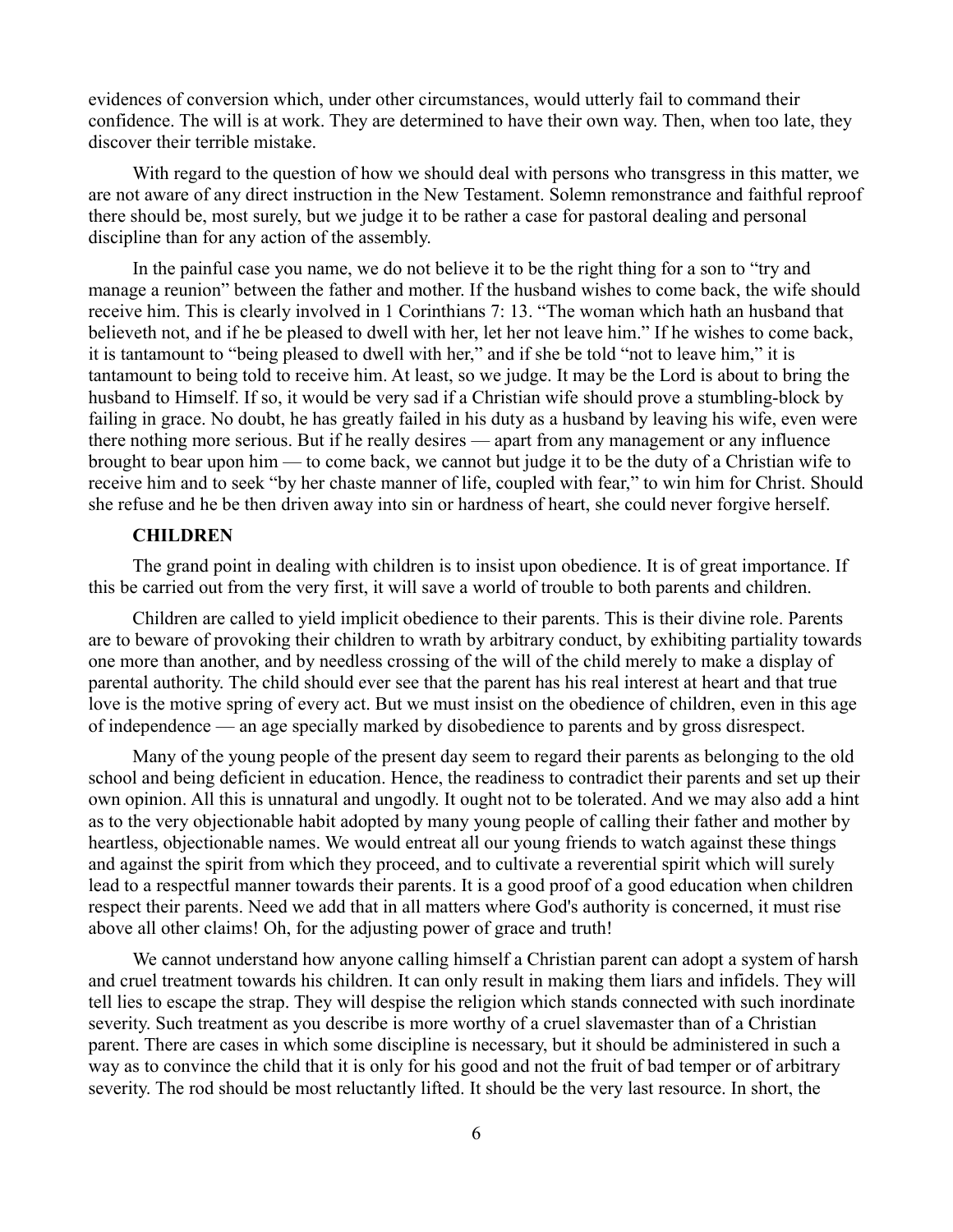Christian parent should ever keep before him as his model his heavenly Father's dealings with himself. Does *He* inflict punishment for confessed sin? The thought is blasphemy. He only chastens in love, to make us partakers of His holiness. It grieves Him to have to use the rod. "His soul was 'grieved for the misery of Israel." This should be the Christian parent's pattern.

We do not believe in the everlasting whipping system. It only hardens and brutalizes. And we would further add, dear friend, that the father and the mother should be wholly one in the administration of discipline. For a child to have to appeal to one parent to shield him from the other, reveals a condition of things in the domestic circle perfectly shocking to every well-regulated mind. The father and mother should not have a single divergent thought in reference to the system of training. They should appear before their children as one authority, one influence. The firmness of the father and the tenderness of the mother should be so sweetly blended that their joint action might be felt in the entire system of training. But how is all this to be realized? *By the parents being much on their knees together before God.* This is the true secret of domestic training. If the father and mother do not pray together, they will not act together; and if they do not act together, the education of the children must suffer. May the Lord in His infinite goodness help all Christian parents to discharge aright their high and holy functions so His name may be glorified in the households of His people!

We do not see any difficulty as to the term "children" in Ephesians 6: 1. In the entire context, the Holy Spirit is exhorting Christians in their various relationships to discharge the functions given them therein. Only Christians are addressed or exhorted in the epistles. Hence it follows that the "children" here addressed are Christians. Christian parents are exhorted to bring up their children in the discipline and admonition of the Lord. This takes in *all* our children whom we are to train from the very beginning for the Lord, counting on Him for them, and He will never fail a trusting heart. We are to take God's ground for our children in the entire system of moral training from their birth. He will assuredly honor the faith that thus counts on Him for the children and trains the children for Him. He cannot deny Himself, blessed forever be His holy name!

1 Corinthians 7: 14 stands in contrast with the Mosaic enactment which obliged men to put away, not only strange wives, but the offspring of mixed marriages. It is *now* not a question of the practical state of the children themselves — whether they are saved or not saved. The passage simply states that the children were sanctified by the fact of their relationship with the believing parent and need not therefore be put away. But the idea of building upon such a passage the monstrous error that the children of Christian parents are saved, as such, without the quickening grace of the Holy Spirit, is too gross to need a moment's consideration.

We can assure you of our hearty sympathy and interest in the subject of your letter. Your path is very simple. You have only to train your dear children for God and count on God for your children. The Spirit of God alone can make a child understand divine things, and it is not for us to fix a limit as to the precise age at which a child can take in the truth of God. It is the Spirit's work. He can make babes as well as mature people understand. A little child is the very model on which every person must be formed who will enter the kingdom of God.

We believe that Matthew 18: 10-14 furnishes the foundation of the precious truth of the salvation of infants. Do you not believe this? Are you not fully persuaded that all who die in infancy are saved? That inasmuch as their little bodies undergo the penalty of Adam's sin, their precious souls partake of the benefit of Christ's atonement! Well, if you believe this, why should your heart be troubled as to the destiny of your infant child in the event of the Lord's coming? Can you not fully trust that blessed One who, in the days of His flesh, said with such touching tenderness, "Suffer the little children to come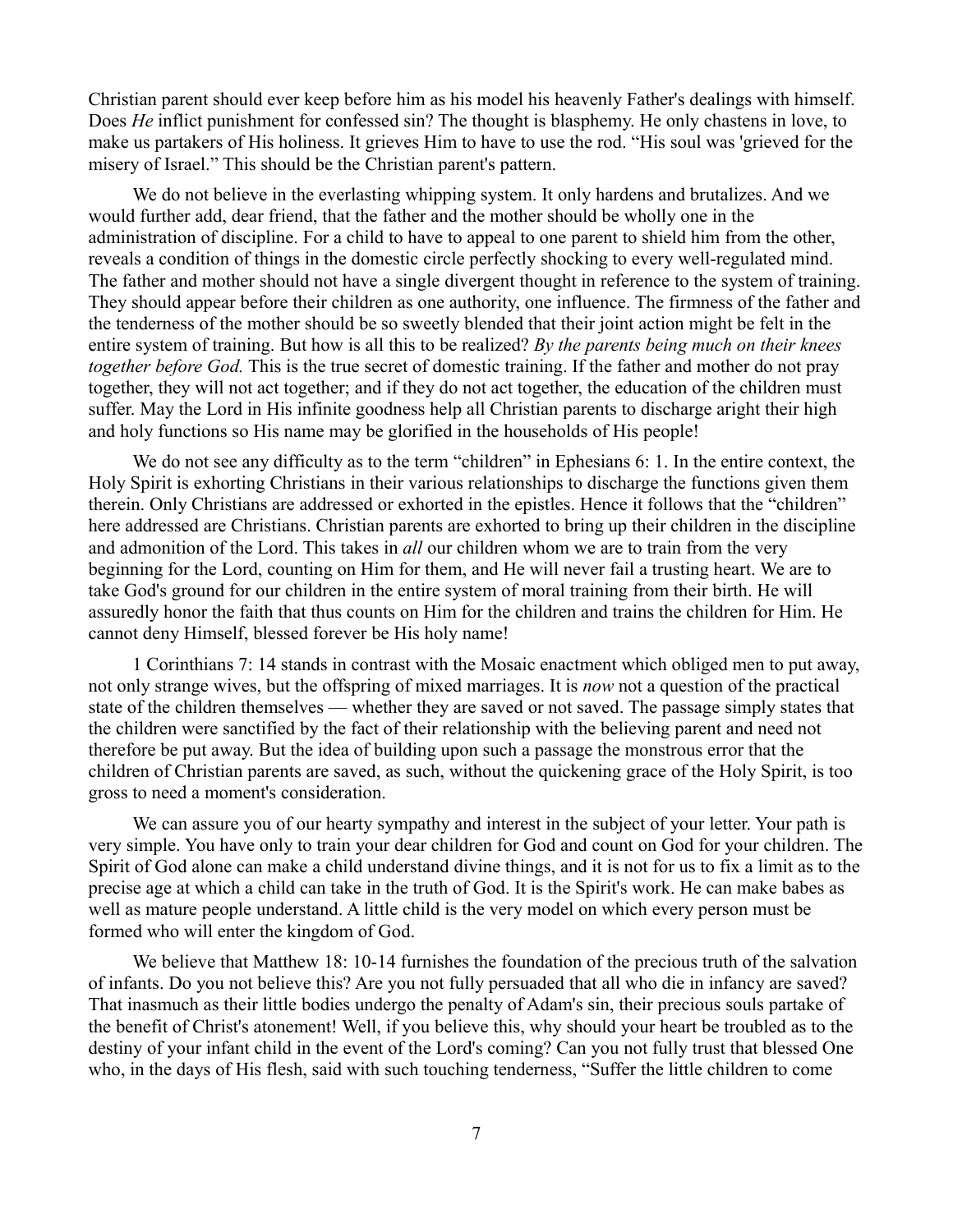unto Me and forbid them not; for of such is the kingdom of God?" Can your heart entertain for a moment the unworthy thought that your gracious Lord, when He comes for His people, could take the mother to be with Himself and leave her babe behind to perish?

You ask if we "can tell you of any Scripture which shows what becomes of the infant children of believers when the Lord takes His Church to Himself." We reply, Matthew 18: 10-14. "Take heed that ye despise not one of these little ones; for I say unto you, that in heaven their angels do always behold the face of My Father which is in heaven. For the Son of man is come to save that which was lost.\* How think ye? if a man have an hundred sheep and one of them be gone astray, doth he not leave the ninety and nine, and goeth into the mountains and seeketh that which is gone astray? And if so be that he find it, verily I say unto you, he rejoiceth more of that, than of the ninety and nine which went not astray. Even so it is not the will of your Father which is in heaven, that one of these little ones should perish."

{\*In Luke 19: 10, where it is not a question of infants, we read, "The Son of Man is come to seek and to save that which was lost."}

Now, dear friend, is not this a precious answer to your question? Is it not divinely calculated to hush all your anxiety in reference to your precious babe in the event of the Lord's coming? Do you think the loving Savior who uttered these words, will ignore them when He comes for His Church? The very thought is blasphemy. Ah! no; our loving Lord will be fully glorified in receiving to His bosom and taking to His home the infant children of His people, as well as the parents. It is not His will now, and it cannot be His will then, that one of these little ones should perish. May your heart find settled rest as to this question in the eternal truth of God and in the rich and precious grace which shines so brightly and blessedly in Matthew 18: 10-14.

# **SERVANTS**

The passage you quote at the opening of your letter contains the divine answer to your question and completely demolishes all your objections. The sentence, "They that have believing masters," proves that some had not. And yet you say, "But although the Word is clear as to this, I do not see that a servant" in a worldly family "can be really separate from the world." If the Word is clear, you ought to be able to see — and we doubt not you will be able to see it when you learn to bow your will to the supreme authority of Holy Scripture. We consider that when Scripture speaks on any subject, all discussion is closed for the humble, teachable soul. We certainly cannot understand any true Christian saying, "The Word is clear, but I cannot see it." Would you think of saying to your earthly master, "Sir, your directions are very clear, but I cannot see them?" If you were to speak so, we judge he would very speedily dismiss you from his service.

It seems to us, dear friend, you are completely mistaken as to the position and duty of a Christian servant in a worldly family. You say, "There may, it is true, be an opportunity of being a light for Christ by bringing the Word to bear upon their consciences." Now, we should judge that the very best possible way of being a light for Christ in any family, would be to fulfill with holy fidelity all the duties of your situation. It is not so much bringing the Word to bear on their consciences as letting it act on your own and proving that it does act by your cheerful temper, your humble deportment, your gracious manner, your earnest diligence at work, your faithfulness, your strict integrity, your unselfish devotedness to all the interests of your master. These lovely fruits of righteousness would bring more glory to your Lord and tell more powerfully upon the conscience of your master, than if you were preaching to him from morning till night.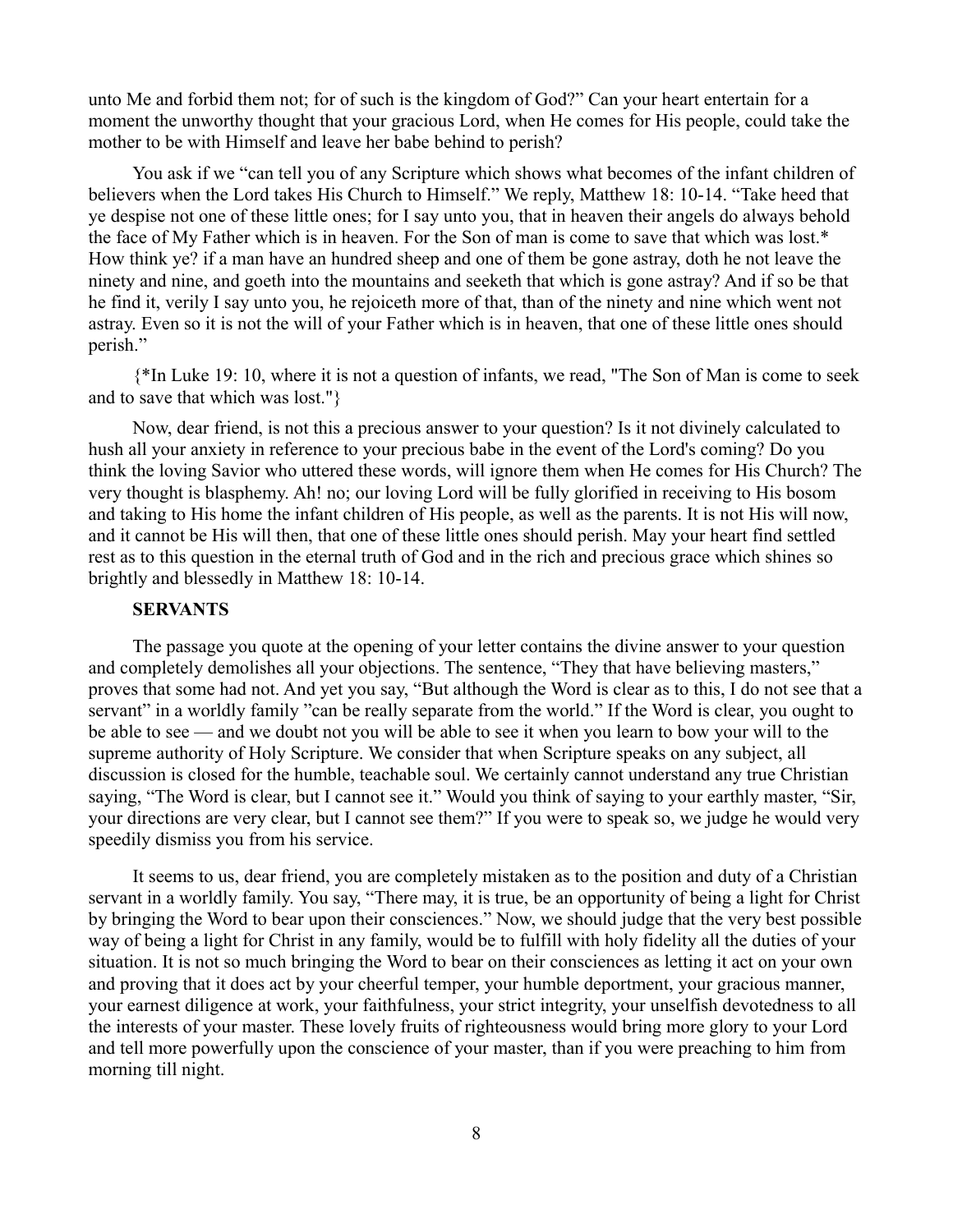Indeed we very much doubt the moral propriety of servants preaching to their masters. It needs special grace and wisdom to speak on divine things under such circumstances. The Lord may give an open door at times, but great tact is needed, owing to the unique position of a servant in relation to the master. The grand point is to let the *life* speak. "Exhort servants to be obedient to their own masters," whether converted or unconverted "and to please them well in all things; not answering again; not purloining; but showing all good fidelity; that they may adorn the doctrine of God our Savior in all things" (Titus 2: 9-10).

The Word of God sets forth in the fullest and plainest manner "what should be the conduct and general bearing of Christian servants towards their employers." For example, "Servants, be obedient to them that are your masters according to the flesh, with fear and trembling, in singleness of your heart as unto Christ; not with eye service as menpleasers, but as the servants of Christ, doing the will of God from the heart; with good will doing service *as to the Lord* and not to men, knowing that whatsoever good thing any man doeth, the same shall he receive of the Lord, whether he be bond or free" (Eph. 4: 5-8). Similar is the teaching of Colossians 3: 22-25. Also in Titus we read, "Exhort servants to be obedient unto their own masters and to please them well in all things; not answering again; not purloining, but showing all good fidelity, that they may adorn the doctrine of God our Savior in all things."

We are not aware of any specific direction in Scripture as to the conduct of servants toward one another, but surely the general teaching as to Christian walk and character would bear upon that relationship as upon every other. If Christian servants will only study their model and seek to be formed thereon, it will regulate their conduct both towards their employers and toward one another. Further, Christian employers have to look well to the manner in which they conduct themselves in their relationship, for we may rest assured that to this question, as to all others, there are two sides.

#### **BUSINESS**

A man who puts pasteboard into shoes and sells them for leather is unworthy of the name of Christian; indeed he is not even an honest man. We may be told, "It is the custom of the trade." Well, how does this alter the matter for one who desires to walk in the fear of God and keep a good conscience? It may be the custom of the trade to put inferior yarn into cloth and to put water in the milk. But can a Christian or even an honest man do such things? Most assuredly not. The conscience of a Christian must be regulated, not by the custom of the trade, but by the Word of God. If this be lost sight of, there is an end to all practical Christianity in commercial life.

A Christian manufacturer could no more think of putting pasteboard into shoes and selling them as all leather, than he could think of picking a man's pocket. If indeed it be the custom to put pasteboard into shoes — if everybody does it and everybody knows it, then there is no deception in the matter. But if I sell a pair of shoes as all-leather when I know they are made of leather and pasteboard, then I am a liar and a thief. I am morally worse than a highway robber since he openly avows what he is, what he does and what he wants. A man who adulterates his goods is guilty of the very worst dishonesty.

Suppose a person is not a manufacturer but a salesman in a warehouse or shop. What is he to do? He does not adulterate, he merely sells. Is he dishonest? Is he untrue in selling adulterated goods? Unquestionably, if he sells them for genuine. How could a true Christian — any really honest man declare an article to be genuine when he knows it is not? We heartily wish there were more honesty in commercial life.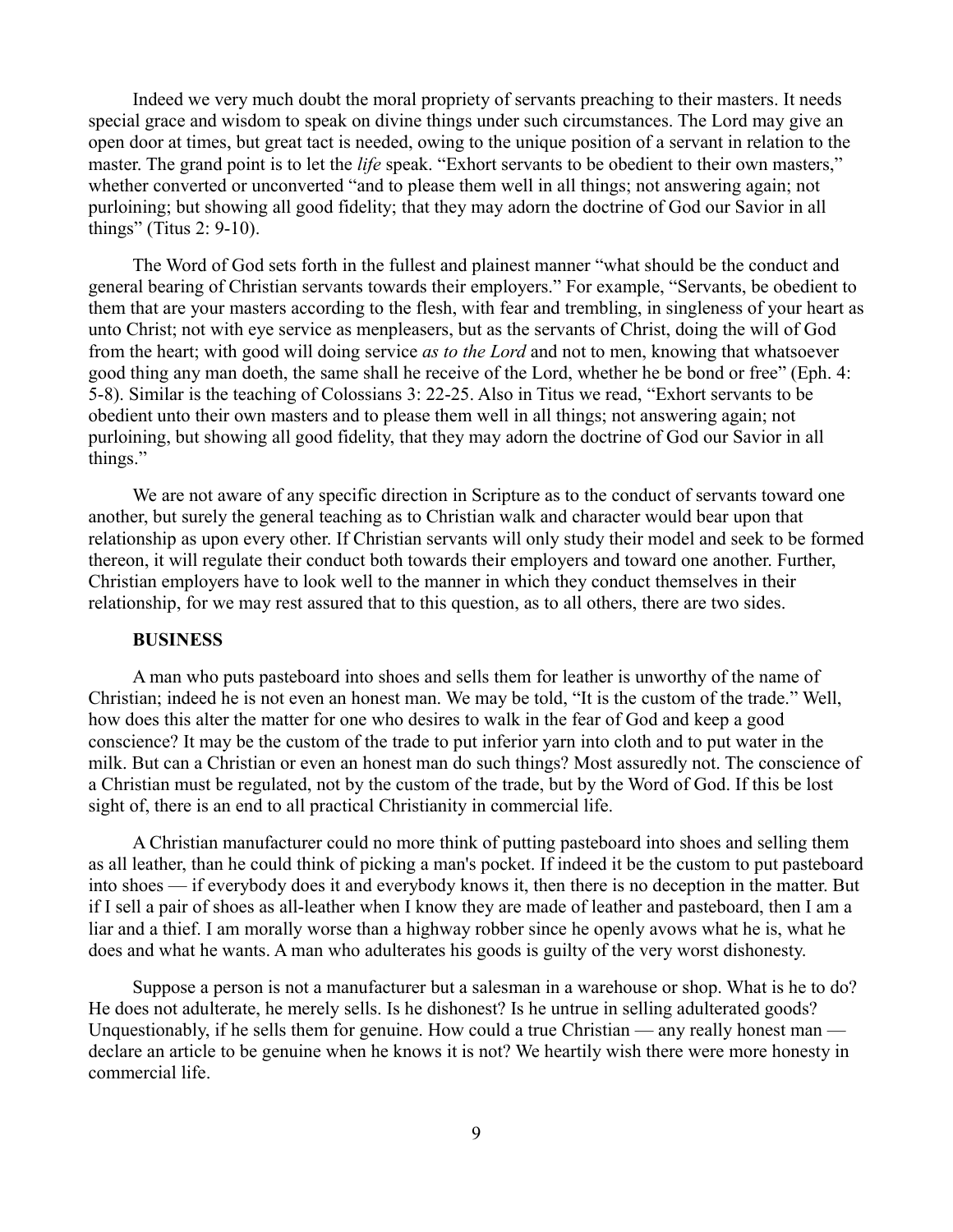But it will not do in the world. But what does this prove? Simply that the world is untrue and dishonest. If truth and uprightness cannot get on in the world, then what must the world be? Still, the Christian must be honest. His object is not to get on in the world or to make money, but to glorify God in his daily life. Can he glorify God by adulterating goods and telling lies?

We feel the immense importance, dear friend, of the subject which you have brought before us. We believe it demands the serious attention of all Christians engaged in manufacture and commerce. There is immense danger of being drawn away from the path of Christian integrity and falling into the wretched spirit of covetousness and competition so prevalent on all hands. We have to bear in mind that Christianity is a living reality. It is divine life coming out in all the practical details of our daily history. It is not confined to the benches of a meeting room. It has more ways of showing and expressing itself than by preaching, praying and singing — most precious as all these are in their place. It must come out in the factory, in the warehouse, in the shop, in the office, in the daily occupation, whatever that may be. How terrible to think of a man singing and praying on the Lord's day, and on Monday morning adulterating his bread and selling it as genuine!

Oh! let us be honest, come what may. Let us walk in the fear of God. Let us, like the blessed apostle, "exercise ourselves to have always a conscience void of offense toward God and man."

True, it may cost us something. We may have to suffer for righteousness' sake. But what is all this when compared with the deep joy of walking with God in that narrow path on which the blessed beams of His approving countenance ever shine? Is not a good conscience better far than thousands in gold and silver? Our God will take care of us. He will meet all our *real* need according to His riches in glory by Christ Jesus. Why should we ever devote ourselves to the contemptible "tricks of trade" in order to make money or make a living, when our Father has pledged Himself to care for us all the journey through?

It is very important that the Christian should be thoroughly clear and above-board in all his ways. There should be nothing questionable in any of his transactions — nothing hidden. We should not put our hand to a single thing which would not bear the strictest scrutiny. Hence, if this person "who works for a large firm in London" is doing anything which she would not wish the firm to know; if she is receiving anything which she wishes to hide from their knowledge, it is evident she is not acting uprightly. If she is perfectly clear in what she is doing, why send this question to us? Can she with a good conscience take the discount from the person who supplies her with the things? Should it be termed "discount" or "bribe"? "If thine eye be single, thy whole body shall be full of light." And again, "If our heart condemn us not, then have we confidence toward God." If it is an understood thing on the part of the firm that discount is given, it is all plain and right, but anything underhanded is utterly unworthy of one who is called to walk in the light of the divine presence.

It must be entirely a matter between your own soul and the Lord. We ought not do anything with a doubtful mind or anything on which we cannot, with perfect confidence, ask God's blessing. This is a great broad moral principle applicable to all Christians in all their circumstances. As to the special case which you have laid before us, we question how far you are responsible for the use which your customers make of the article you name. There are some things which could not possibly be made a good use of, as for instance, an infidel or immoral book. Hence we could not sell such, but we can see nothing wrong in the sale of the little flower you name. True, it may be turned to a superstitious use, but it need not be so and was not till lately. If people in business are to be held responsible for the use which may be made of their goods, the questions would be unending. Still, dear friend, it is of great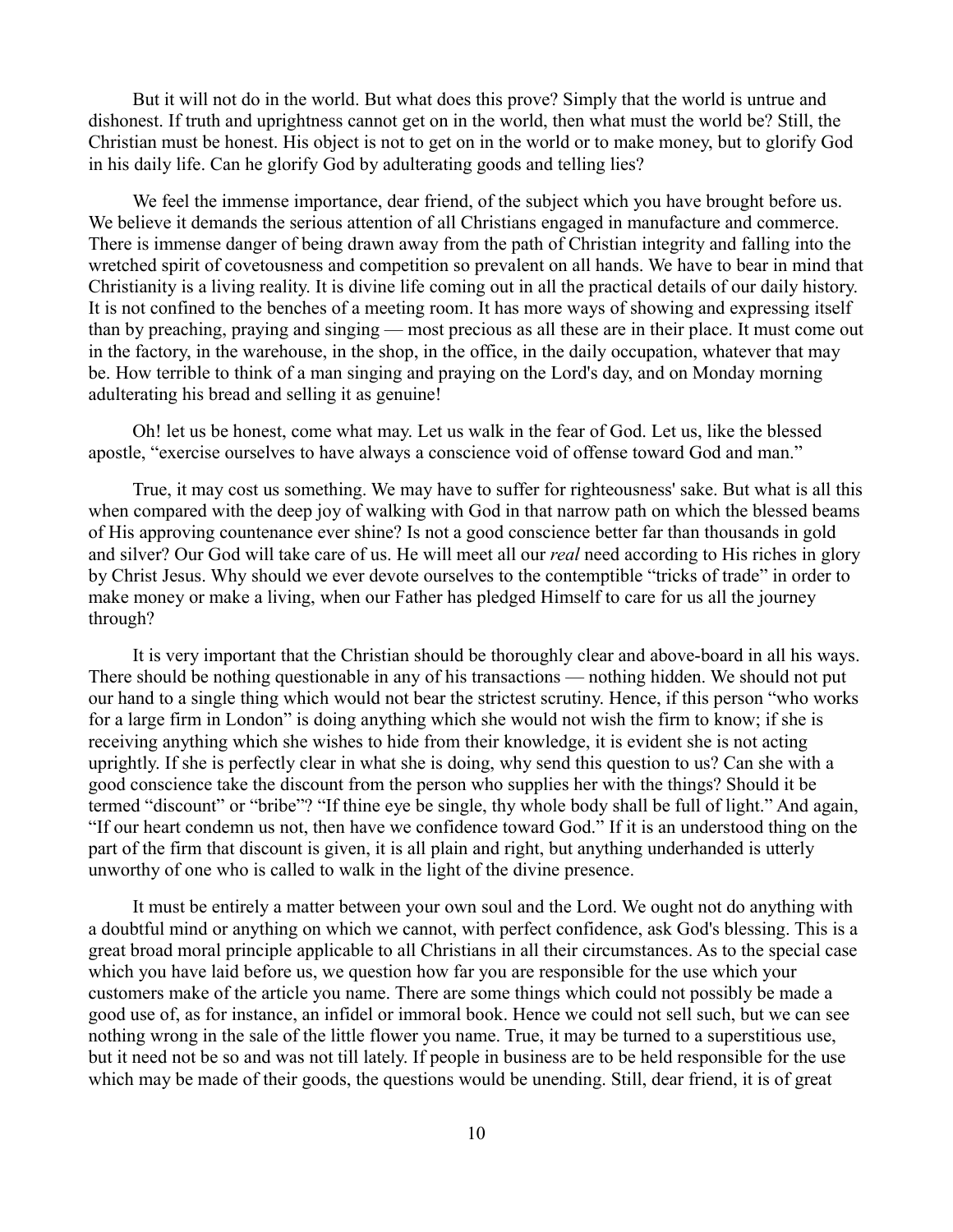importance that we should exercise ourselves to have always a conscience void of offense both toward God and man. May the Lord Himself be your teacher and guide! May He keep you walking in His presence and satisfied with Himself! Then all will be right.

It is a question for individual conscience. There is a very wide difference between a wine merchant and a keeper of a bar, at least so we judge, but it is not our province to lay down rules for other people's conscience. One thing is certain, the path of a true Christian is an exceedingly narrow one.

We thoroughly enter into your difficulty and sympathize with you. It would be to us a most serious question, were we engaged in printing or bookselling, as to what we printed or sold. But, dear friend, it is one of the many things as to which you must walk before God with a pure conscience. We certainly should not do anything that leaves a soil on the mind or a sting in the conscience, but no one can be a guide for another in such matters. The Lord is so good! He will guide and keep you.

We are of the opinion that you would be happier as a Christian and safer as a man of business, to work your present trade on sound principles, than to get into a large thing such as you describe which can only be carried on by a system of credit. We are fully convinced of the possibility of carrying on trade without going in debt and we strongly urge all our friends to do so. Why cannot a man in trade pay for what he buys as well as a private individual? True, he might not cover so large a surface, but he would have a more solid foundation. His trade might be small, but it would be safe and his mind would be in peace. "Let your moderation be known unto all men. The Lord is at hand" (Phil. 5: 5). This is a seasonable word for Christians in this day of busy speculation and restless ambition.

There is urgent need, dear friend, for watchfulness lest we be ensnared by the money-loving spirit of the day. The devil is seeking to blind the eyes of professing Christians in various ways. He furnishes them with a thousand plausible reasons why they should push and grasp and scrape together. He will even misquote and misapply the Word of God to furnish a plea for money-making to those whose hearts are secretly set upon that object. But oh! the wretchedness of having before the heart such an object as to "make money." Surely as is the object so is the character. Only think of a saint of God, an heir of glory, hoarding up this world's miserable riches! Think of this in the face of so many of God's people in want and in the knowledge of the claims of the Lord's work at home and abroad! How can we suppose the existence of the life of Christ or the love of God in a soul that can lay by his hundreds and see his brother in need? Impossible. Oh! for a large heart!

The only counsel we can offer you is to wait on the Lord and ask Him to guide you. He has said, "I will guide thee with Mine eye," and "He cannot deny Himself." It may be He would have you plod on patiently with your present occupation. We are in a much safer position, morally, when our business is the burden on the back and not the idol of the heart.

One grand objection to a trades union is that it introduces a third party between master and servant which the Word of God nowhere recognizes. A master may dismiss his servant or the servant may leave his master if so disposed, but for any body of men to attempt to interfere and regulate terms between master and servant is a thing entirely opposed to the teaching of Holy Scripture.

Furthermore, the Christian master is taught in Scripture to "give unto his servants that which is just and equal," but the union interferes with this and insists upon his giving the same wages to an idle incompetent workman as to one who is really worth four times as much. *Finally, for a Christian to join a union or any other club is to be unequally yoked together with unbelievers.*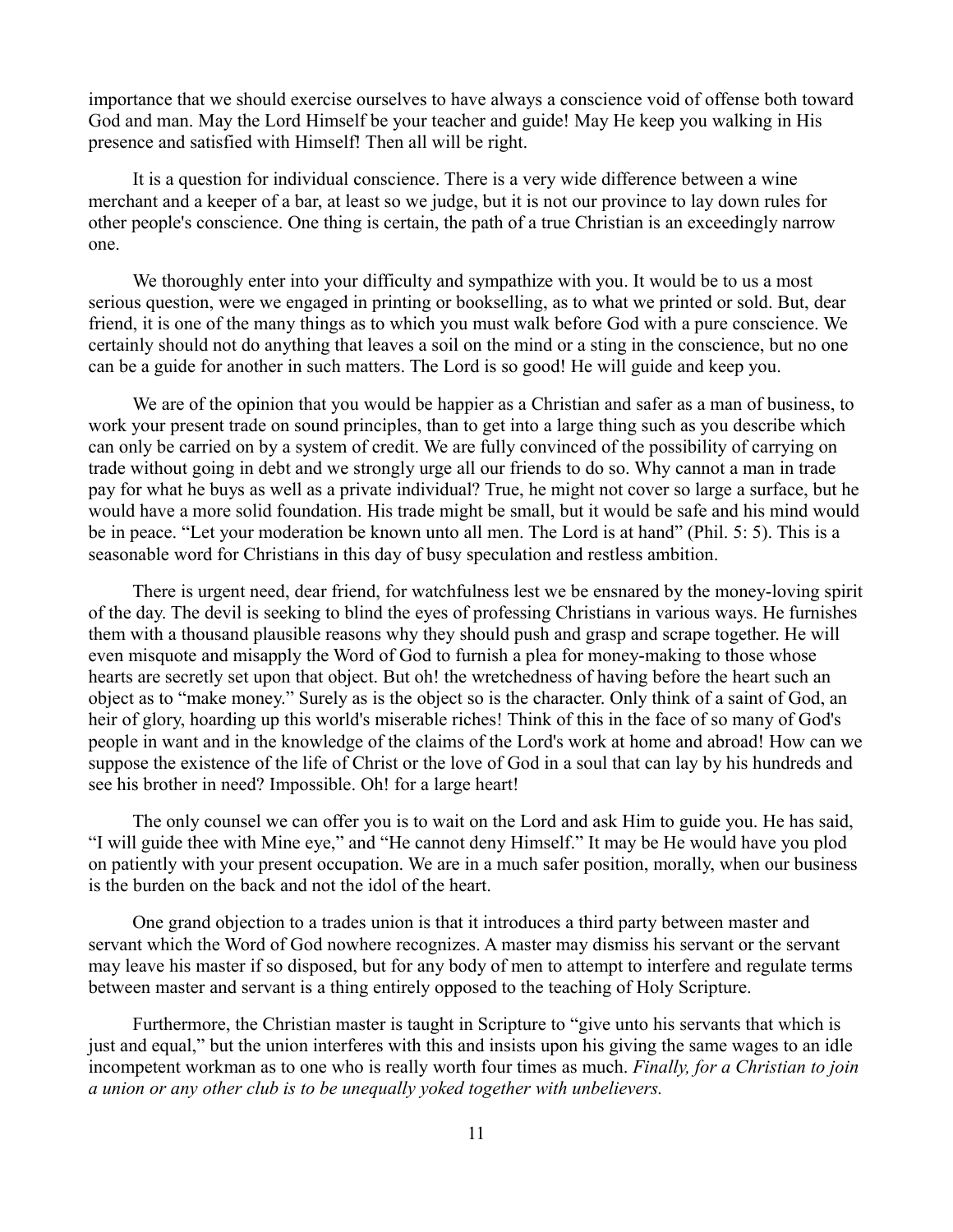We look upon a trades union as a most unwarrantable interference with the rights of individual conscience. It usurps an authority without a shadow of Scripture foundation. The Word of God puts each in his right place and teaches him how to carry himself therein. If master and men would but listen to its holy teachings, there would be no need of unions. But sadly, they do not, and no doubt in many cases, the masters have not been as kind, as generous or a considerate as they ought, and the men have proved rebellious. Or — for there are two sides to every question — the men have proved idle and unprincipled and the masters have become severe and exacting. But the Christian, whether master or man, has to walk with God and to be governed by His Word, not by the demands of a trades union.

# **MONEY AND DEBT**

We have read your letter with deep interest and we can enter into your feelings. We believe the Christian is bound to provide for his family, day by day — bound to educate his children and put them in the way of earning an honest livelihood. All this is so plainly commanded in the New Testament as to admit of no question. But these sacred duties leave wholly untouched the question of hoarding up and of speculation. We do not believe in these latter at all. We believe that hoarding covers the soul with rust and speculation fills the heart and mind with care and anxiety.

We love and honor diligent and honest toil, but Scripture tells us that "the love of money is the [a] root of all evil" and we do not believe that God's blessing rests upon His children when they become *shareholders* in worldly companies. You yourself, dear friend, have proved this. We think you would have done better had you purchased a house, either to live in or rent, than to invest your money in such a company as you describe. But all these matters must be arranged between the Lord and one's own conscience. We merely add that there is a vast difference between committing actual sin and falling short of a high toned discipleship and personal devotedness. For ourselves, we earnestly long for the latter. We believe there is a sad lack of it in our day.

The tide of worldliness is rolling rapidly in upon us and we know of no more effective barrier with which to resist it than thorough heart-devotedness and consecration to Christ and His cause. Where the real bent of the soul is Christward, one is not troubled with questions as to the right or wrong of this or that; but where it is not, the heart can muster up a thousand plausible arguments. And it is labor lost to seek to answer such arguments, since there is no spiritual capacity to see the force of the answer. May God bless you, dear friend, and comfort your heart under your heavy loss. May your undivided confidence be in Him, and He will prove Himself better than ten thousand "limited companies."

We see nothing wrong in a Christian applying, in a becoming manner, for an advance of wages, provided it be not the fruit of covetousness, but simply for the support of his family. But we cannot attempt to lay down a rule. Very much will depend on the circumstances of the case.

We have long been in the habit of explaining Luke 16: 9 by 1 Timothy 6: 17-19. We consider it a very fine commentary on the passage. Worldly riches are not what properly belongs to us as Christians. Our riches are heavenly; our blessings spiritual, in the heavenlies, in and with Christ. Worldly riches belong properly to the Jew, but to the Christian they are the mammon of unrighteousness or the riches which do not rightly pertain to us. But if at our conversion, we happen to possess such riches, we are taught by Luke 16: 9 to make friends of them by spending them in the Lord's service and for the poor, thus laying up in store a good foundation against the time to come.

The expression, "that they may receive you" is idiomatic and may be rendered as follows, "that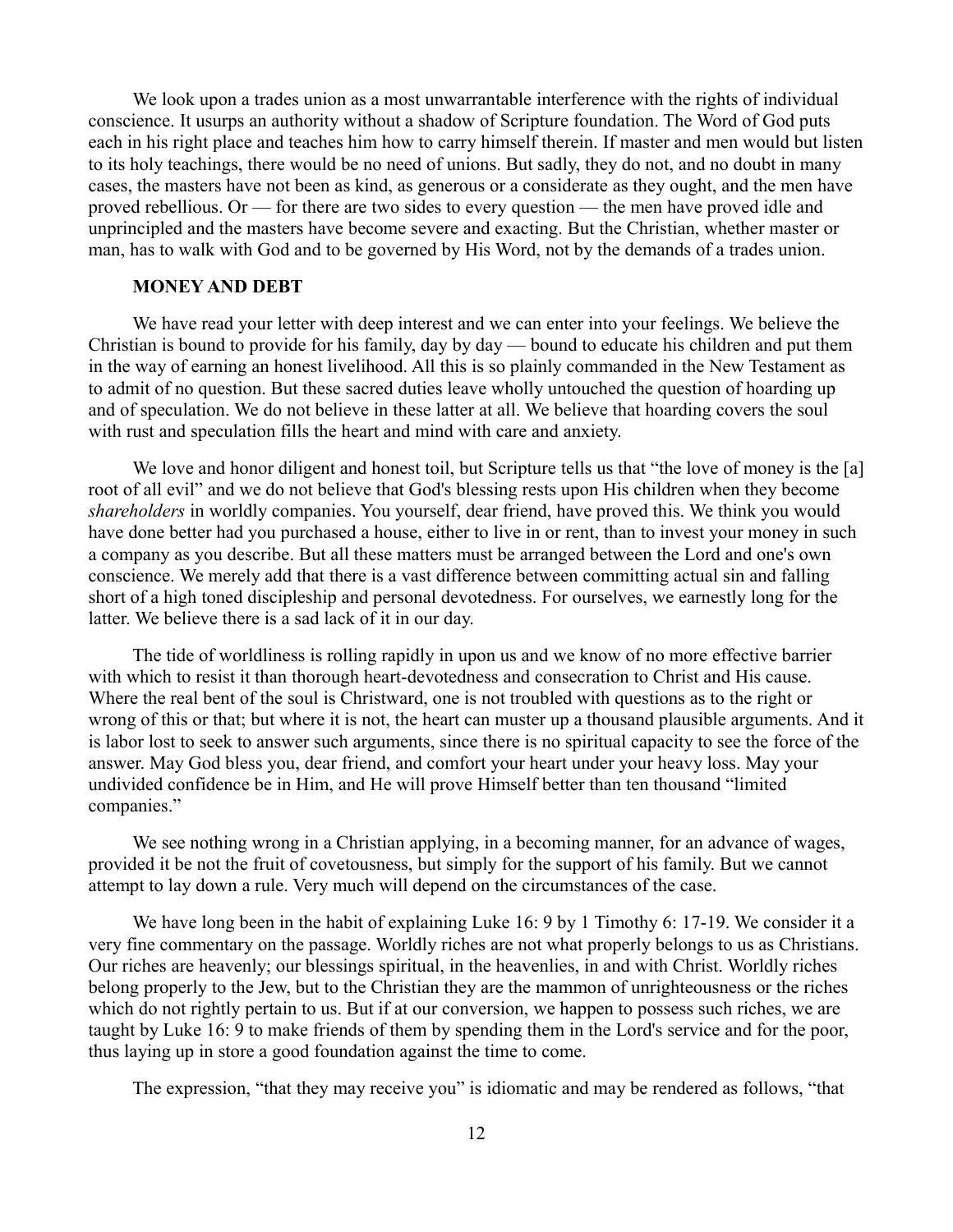they may be the means of receiving you." This is the true way to use riches, the very best mode of investing capital. It will yield a hundred fold, and where is the bank that can come up to this? Many of God's people have lately been called to taste the bitter fruit of seeking after what they considered profitable investments. It is a question if the tremendous crashing of banks and limited companies has not been the result of God's dealing with His children who were connected with them. The very best thing we can do with our money is to spend it for the Lord. Then, instead of being rust on our souls, it will be treasure in heaven. But we must remember that Luke 16: 9 and 1 Timothy 6: 17-19 are addressed to *disciples,* not to the unconverted. If this be lost sight of, we shall only cast dust in the eyes of men by leading them to suppose that the gift of God can be purchased with money. To one who thought this of old, Peter said, "Thy money perish with thee."

We take Romans 13: 8 in its plain, broad sense. We believe it teaches us to owe no man anything. Would to God it were more fully carried out! It is painful beyond expression to see the sad lack of conscience among professors as to the question of debt. We would solemnly call upon all who are in the habit of going in debt, to judge themselves in this matter and get out of a false position at once. It is better far to sit down to a dry crust and to wear a shabby coat, than live well and dress well at our neighbor's expense. We regard it as positive unrighteousness. Oh! for an upright mind!

The first grand business of a person in debt is to get out of it. We must be just before we are generous.

## **INSURANCE**

As to the question of insurance, it must entirely depend upon a man's faith. We assuredly believe it is much better to trust in the Living God than in an insurance policy. But then it must be a real thing. It is a poor affair for a man to say he is trusting in God and therefore he will not insure his life, if he is not really in the truth and power of what he is talking about. It may often happen that a man refrains from insuring his life so he will have more to spend on himself, while he deceives himself by the mere profession of faith without one atom of reality.

In the case of a mere man of the world, it is very commendable in him to curtail his personal expenses to secure something for his wife and family in the event of his death. But in the case of a Christian, he ought to be able to trust God. It is his privilege to do so, and God will assuredly answer faith. Insurance is not faith, but faith gives assurance. God is better than insurance, but God must be known in order to be trusted. There is no use talking about faith if one has not got it. Faith is reality; mere profession is a sham. May God make us real!

It must be entirely a question of individual faith. The Word is plain, "Lay not up for yourselves treasures upon earth." If anyone says you ought to lay up, he must settle the matter with the Lord Christ. Ephesians 4: 28 teaches us that the object for which a man is to work with his hands is, not to lay up, but that he may have to give to him that needeth. It is a fine question to put to the heart which would you rather have, a hoard of money or the living God? A genuine faith will not hesitate long about giving an answer.

## **GOING TO LAW**

The question of going to law has been frequently discussed. If it be a matter between brethren, 1 Corinthians 6 is conclusive. If it be a matter between a Christian and a man of the world, we can only say that if the Christian goes to law, he is doing the very reverse of what God has done with him. He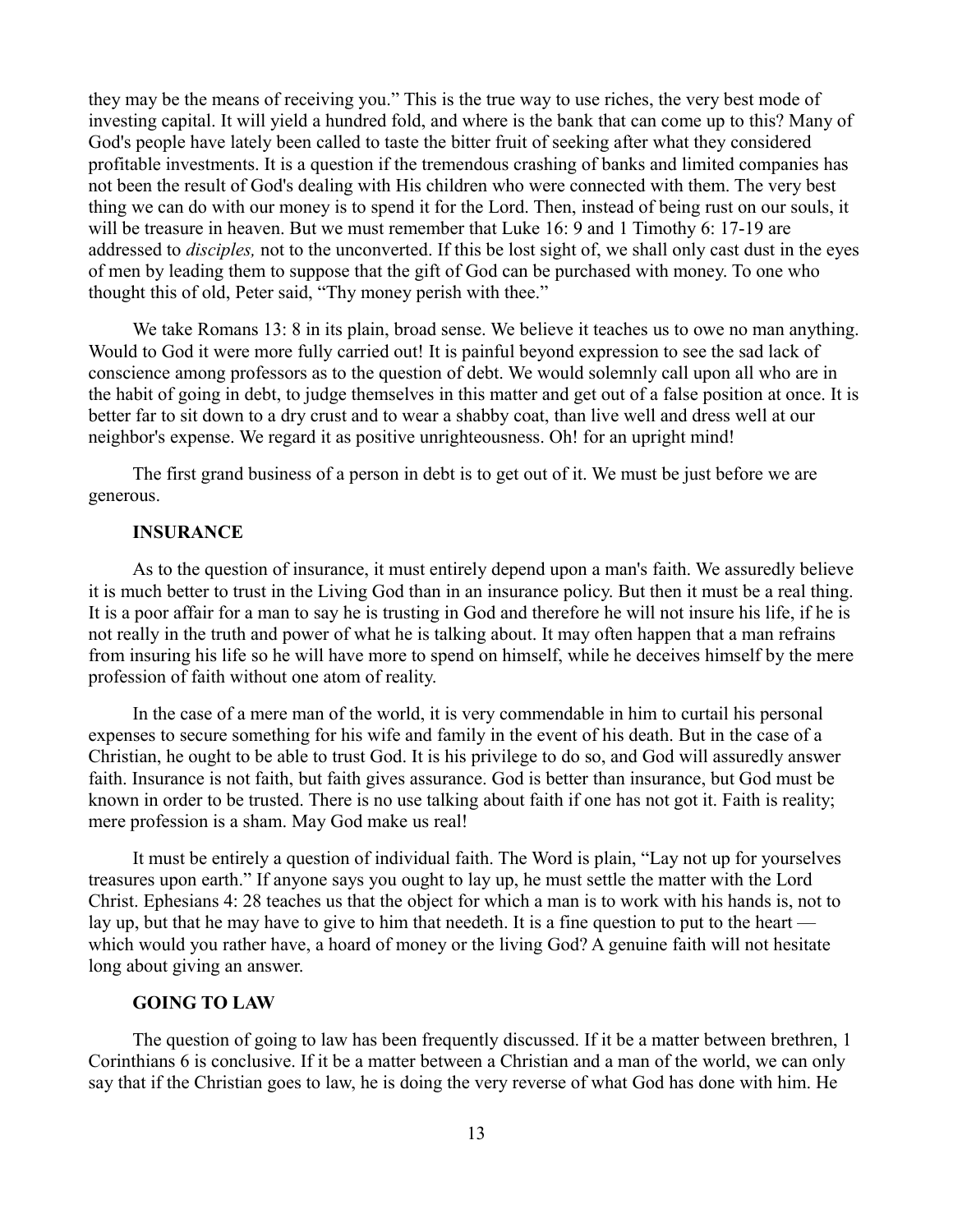professes to have been forgiven ten thousand talents, yet he takes his fellow by the throat for a paltry hundred pence. Is this right? Is it pleasing to God? Is it yielding a true testimony to our heavenly Father? Is it representing Him? Is it imitating Him? God is not imputing trespasses. He is a pardoning God, delighting in mercy. If we go to law, we are not like Him; we are misrepresenting Him.

Why was the man in Matthew 18 called "a wicked servant?" Because, having been forgiven ten thousand talents, he took his fellow by the throat for a hundred pence. No doubt there are many questions raised on this subject. Persons may say, "What are we to do? How can we get on? We would be cheated on all hands if we did not avail ourselves of the law." To all this we say, "Is it right, is it consistent, is it like God for a Christian to bring a poor fellow sinner to the judgment seat on any ground whatever?" If not, why seek to defend it? We have nothing to do with results; we have only to do right and leave results with God. But even were we to look at results, we question if people make much by going to law. They very often find it to be throwing good money after bad. We know many Christian men in business who do not go to law and they are none the worse for it, even from a monetary point of view. But it is our business to judge the question in the light of the New Testament, and if so judged, we believe the answer will be easily had.

Surely, dear friend, if it be contrary to the Spirit of Christ for a Christian to go to law, it must be equally so to employ a society to do so on his behalf. If it be right to go to law, let it be done openly and honestly. If it be wrong, why attempt to do it by proxy?

# **THE LEADING OF THE SPIRIT**

We consider that Joel 2: 28 had a partial fulfillment at Pentecost. Its final accomplishment is still to be looked for in the history of God's ancient people. God *can* speak to men now by dreams or a vision of the night, but we consider that the true and proper way for a child of God to be guided is by the Word and Spirit of God. It is very unsafe ground indeed to be merely guided by dreams or by the *impressions* of a man's mind. We vastly prefer the solid imperishable Word of God.

It is greatly to be feared that many mistake their own inclinations for the movings of the Spirit of God — a terrible mistake! It needs much brokenness, self-emptiness and singleness of eye to discern and follow the precious leadings of the Holy Spirit. As a general rule, we should say that where the glory of Christ is the exclusive object of any act to which we feel led, we may conclude that it is the Spirit who moves us. The Lord is so gracious that we can fully count upon Him to guide and keep and use us where the heart is simple.

#### **THE FATHER'S DISCIPLINE**

The term "House of God" in 1 Peter 4: 17 refers to the Church in its place of responsibility in this world. God judges His house *now.* He will judge the world by and by. Holiness becomes the house of God, and He must judge everything contrary thereto. A father rules and orders his house because it is his house and because he will have everything in his house agreeable to his tastes and suited to his dignity. Thus our God deals with us. It is not a question of the salvation of the soul or of the eternal security of the believer; all that is settled. But God disciplines His children and judges His house. It is a precious privilege to stand connected with God in this world, but it is a most solemn responsibility also.

1 John 5: 16-17 refers to the case of a brother suffering under the chastening hand of God in government. Compare James 5: 15. It might be for sin which was not unto the death of the body. In such a case one may be led to pray for the sufferer and receive an answer from God in his restoration to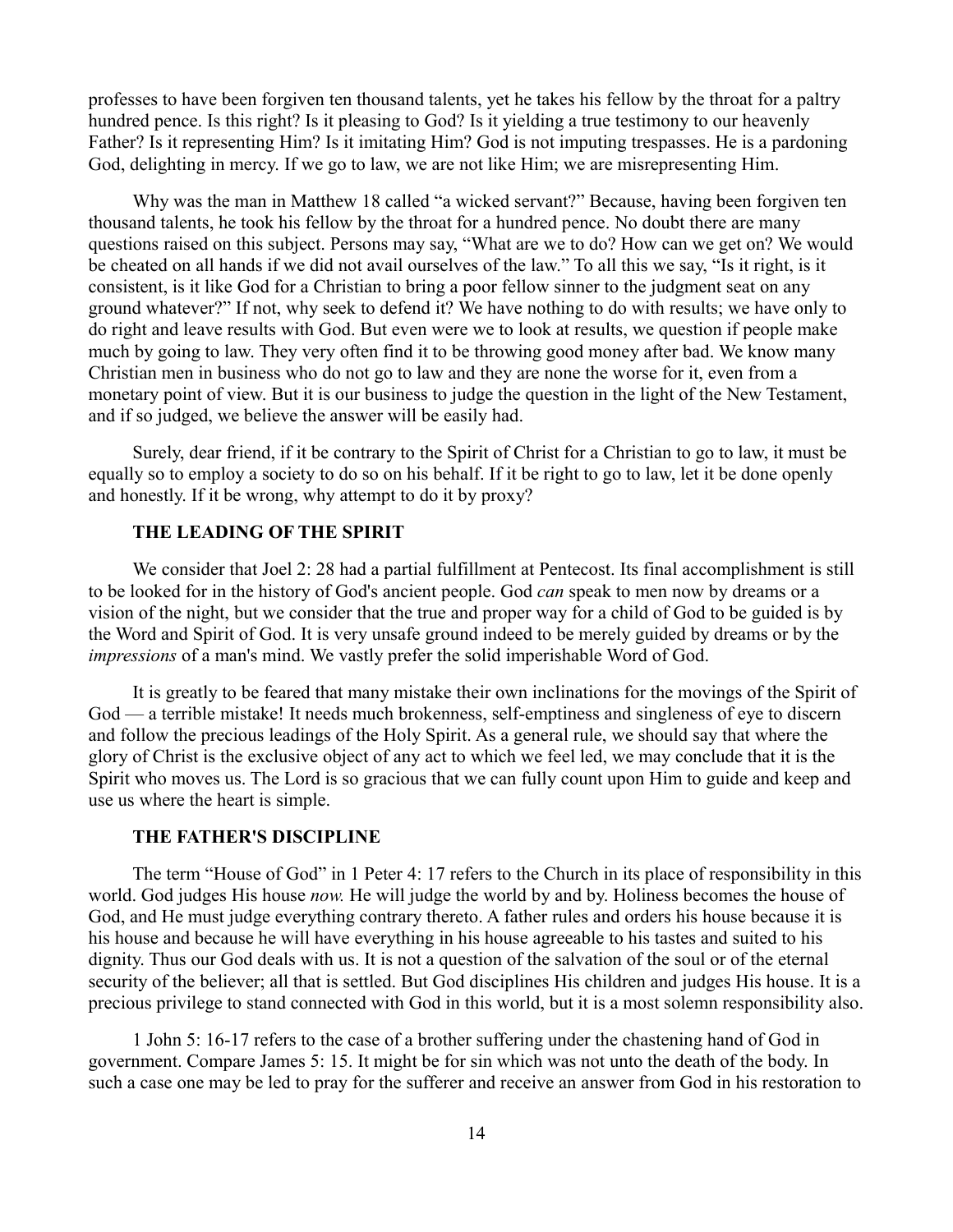health. But the sin may be of such a nature that one could not possibly take it up in intercession at all, in which case the discipline must take its course and run on to the death of the body. Compare also 1 Corinthians 11: 30.

We have repeatedly referred to 1 Corinthians 11: 29-32. It teaches that God will assuredly chasten those who unworthily partake of the Lord's Supper. The passage applies to Christians *now* as well as in the early days of the Church. We are called to judge ourselves as we approach the Table of the Lord, else God will have to judge us in the way of present discipline, which may take the form of bodily sickness or even death itself. But, blessed be His name, He does this now so we may not be judged with the world by and by. It is truly blessed to hear the words, "No condemnation," amid the judicial dealings of 1 Corinthians 11, just as distinctly as amid the evangelic teachings of Romans 8.

You have solid reason, dear friend, to doubt the soundness of the teaching to which you refer, on 1 Corinthians 11: 30: "For this cause many are weak and sickly among you, and many sleep." These persons had failed to judge themselves, failed to discern the Lord's body in the broken bread. They had eaten in an unworthy manner, though they were true Christians. Hence God, in His government of His house, had to chasten them by bodily sickness even unto death, so they might not be condemned with the world. How could any intelligent person teach that "the discipline here is not connected with those weak and sickly ones?" We say it was very closely connected with them! No doubt others were called to learn and take warning from the discipline exercised upon those erring members, but surely no father would think of chastening a good child for the sin of a bad one.

It would be a very grave mistake indeed to say "that all the trials and sufferings of Christians are punishments for some particular sin." Very often these things are sent as a preventive and to draw the heart nearer to Christ. Who would presume to say that the sickness of Epaphroditus in Philippians 2 was a punishment for some particular sin? The apostle expressly tells us that "for the work of Christ, he was nigh unto death." Were Timothy's frequent infirmities sent as a punishment for some particular sin?

We do not like the term "punishment" as applied to the dealings of our loving Father. There is nothing penal, in the strict sense of the word, even in His wise and faithful correction. *Christ our blessed Substitute exhausted on our behalf all that was penal.* God chastens His children to make them partakers of His holiness, as we learn in Hebrews 12. Moreover, the Father judges His house, as we read in 1 Peter 4: 17. So in 1 Corinthians 11 we are told that many of the Corinthians were visited with bodily sickness and death because of their disorderly conduct at the Lord's table. But this we are told was so they might "not be condemned with the world."

In James 5 we read, "Is any sick among you? Let him call for the elders of the church and let them pray over him, anointing him with oil in the name of the Lord; and the prayer of faith shall save the sick, and the Lord shall raise him up; and if he have committed sins, they shall be forgiven him." The "if" shows that the sickness might not have been sent on account of any particular sin.

In 1 John 5 we read, "If any man see his brother sin a sin not unto death, he shall ask and he shall give him life for them that sin not unto death. There is a sin unto death, I do not say that he shall pray for it." For example, "Ananias and Sapphira" and the Corinthians! There may, in any given ease, be certain flagrant features attaching to some sin committed, causing those who look at things in the light of God's presence to feel instinctively that they could not possibly pray for restoration. We have to do with the government of God which is a very serious matter indeed. And it is one of the enactments of that government that "whatsoever a man" (no matter who) "soweth, that shall he also reap." But it is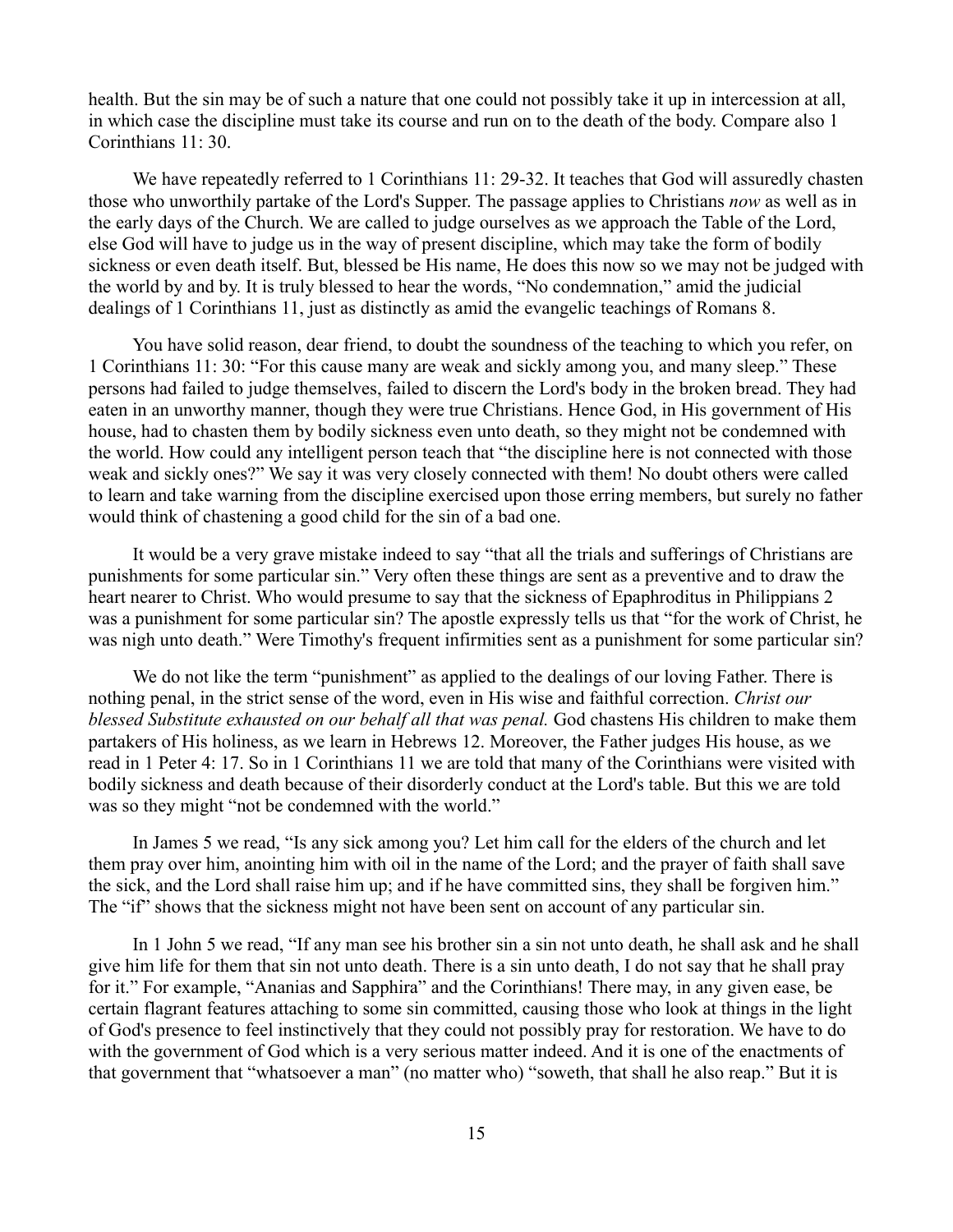the Christian's happy privilege to view the actings of divine government through the atmosphere of divine grace.

Your case is painfully interesting. We are persuaded that if there be simple faith in waiting upon God, He will heal and restore. He is the Hearer and Answerer of prayer. We recommend you to retire from all creature confidences and cast yourself simply upon the Living God. You have been looking to human cisterns. We also judge you have been over-anxious to get well. Seek grace to lie passive in your Father's hands and know no will but His. When once your heart can say, "Thy will be done," the great moral end of the discipline is reached. We pray that you may reap a rich harvest of blessing from all the painful exercise through which you are now passing. May God comfort you, dear friend.

Hebrews 12: 7 teaches us to leave ourselves wholly in God's hands, whatever be the character or measure of the chastening. It helps to this end to bear in mind that God is dealing with us as sons. *There is nothing penal in His chastening.* All is in perfect love, unerring wisdom and infallible faithfulness, and the purpose of God in it all is to make us partakers of His holiness. Hence, it would be a serious mistake for us to seek in any wise to take ourselves out of our Father's hand. We should rather desire that the chastening might produce the proper result and that God might be fully glorified thereby. Restless efforts to get out of trial prove we are not walking with God and that we do not see His hand or His end in the matter. Moreover, we shall find that all such efforts only increase our trouble while they rob us of the sweet consciousness that all we are passing through comes direct from the hand of our loving Father.

## **A SPIRIT OF LOVE AND GRACE**

Romans 14: 22, with the entire context, teaches us the necessity of walking tenderly in reference to the consciences of our brethren. A man may have faith as to certain things, perfect liberty in his own mind, whether as regards days or foods or many other minor things, but his faith or his liberty should not lead him to act in such a way as to stumble his weak brother. This is the spirit and teaching of this entire beautiful chapter — this lovely summary of Christian morals. Of course, if there were any attempt to impose the eating of herbs, abstinence from meats or observance of days as a yoke upon the necks of the disciples, it would be our place to resist with uncompromising decision.

Your most kind and Christian letter came to hand and we desire to give you our sincere thanks for the gracious spirit in which you write. Would that all who feel obliged in conscience to differ from us, were led to write in a like spirit and tone!

As to your first question, it might be well to ask the persons who use the language to which you refer what they mean by it. It certainly is possible to be occupied with mere doctrine apart from Christ, but we greatly fear that spirit of fault-finding which leads people to pick holes in everything and everyone except themselves. If we prayed more and talked less, we might be the means of doing some little good in our day and generation. We generally find that the fault-finding, hair-splitting generation are not the most blameless in their personal ways. The loudest talkers are generally the lowest walkers.

1 Corinthians 8: 10-11 teaches us the solemn truth that if we, by a false use of our liberty, embolden a weak brother to act against his conscience, we, so far as in us lies, cause him to perish by destroying the action of his conscience toward God. It is of the utmost importance to allow Scripture to have its full play upon the soul and not to blunt its edge by the dogmas of systematic divinity. It is a good thing to open all the chambers of the heart and have them ventilated by the pure air of Scripture. We constantly find theology acting as a barrier to interrupt the rays of heavenly light and hinder their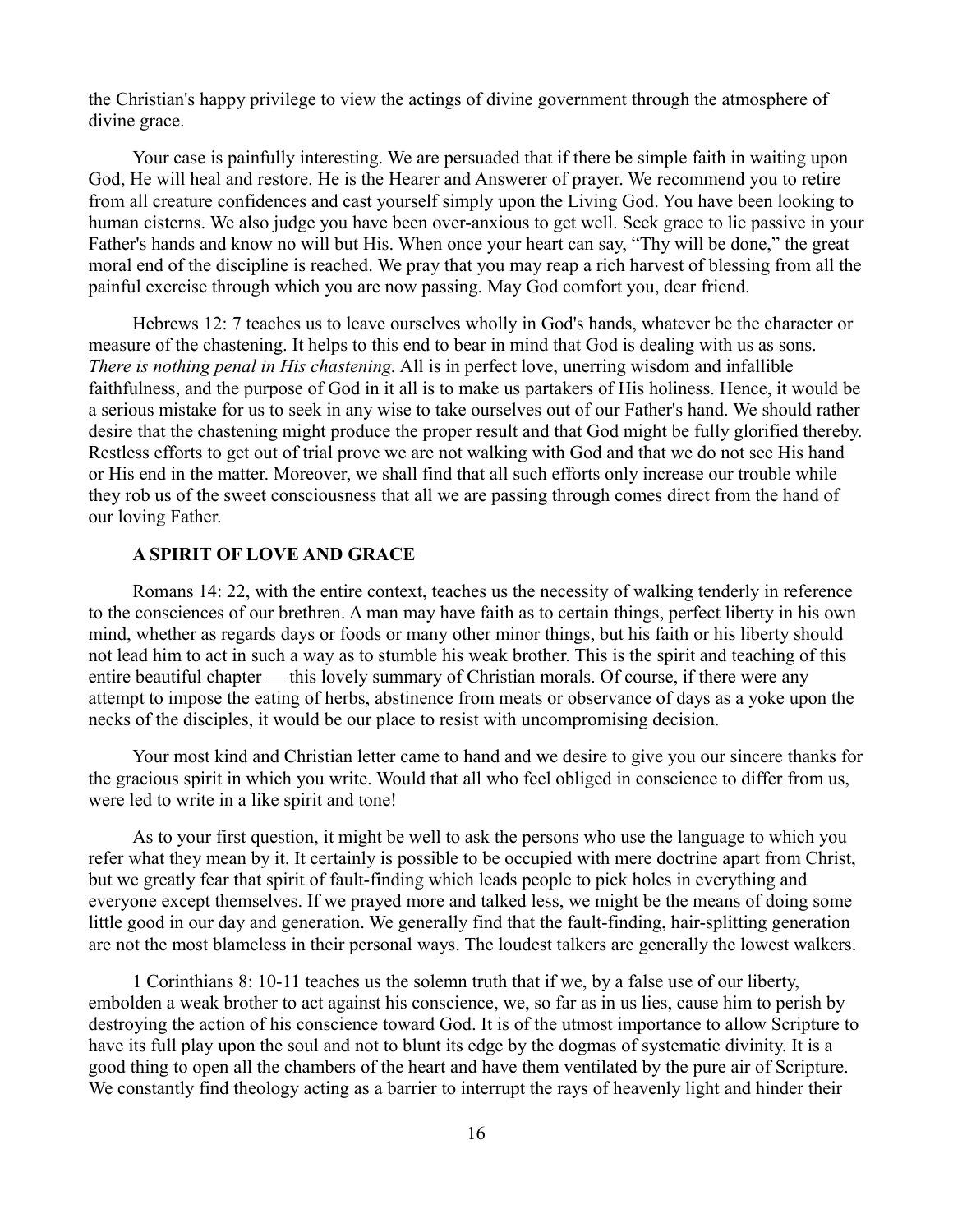shining in upon the soul. The same authority that says "My sheep shall never perish" warns us against causing a weak brother to perish by a self-indulgent uncharitable use of our liberty. It will be our wisdom, as it most assuredly is for our moral security, to hearken to the one as well as to the other.

Matthew 18: 23-35 does not refer to the question of "eternal life." Its primary application is to the Jew and his mode of dealing with the Gentile. Notwithstanding the abounding mercy which God had shown to the Jew, he would not listen to the idea of mercy to the Gentile. The consequence is, as the apostle declares, "The wrath is come upon them to the uttermost" (1 Thess. 2: 16, see the entire context). The apostate *nation* will never be forgiven. A *remnant* will be saved through grace and become the nucleus of the restored nation.

No doubt, we professing Christians have to learn a very important lesson from this scripture the urgent necessity of cultivating a forgiving spirit. If we fail to act in grace, we are in danger of losing the sense of grace in our own souls. How dreadful for one who has been forgiven all his sins to drag a fellow sinner to the judgment-seat on account of a little money! Let us note particularly the closing words of our Lord, "So likewise shall My heavenly Father do also to you, if ye from your hearts forgive not everyone his brother their trespasses." This marks the application of the entire passage to our Father's governmental dealings with us from day to day.

It is a terrible thing for a professing Christian to harbor an unforgiving spirit. We do not see how it is possible for such to have any real sense of grace or any communion with God; nor should we wonder to find such given over to the most tormenting feelings as the expression of God's judgment upon a wrong state of heart. May we, beloved friend, ever cultivate a loving, genial, tender, forgiving spirit. We may rest assured our God delights in this. God loves a cheerful giver and a frank forgiver, because that is precisely what He is Himself, blessed forever be His name!

## **LENDING BOOKS**

The following is an extract from a letter. "As one feeling much indebted to the good influence of books lent, allow me to say that believers might find 'a more excellent way' if, in a wise and loving manner, they lent their own books to those who are weak and uninstructed. I can but think of a dear Christian family at whose home my sister and I have often been taught the value and meaning of God's blessed Word, and of the exceeding kindness with which, on leaving, we have often been loaded with reading, which, at home, deepened the impression of what we had heard. Books we have wished to read and were unable to purchase, or those we had never known of till introduced to them by those dear friends who acted in this as though they counted not the things they possessed their own. Indeed, God has so blessed such reading to us that it has taken away the taste for much that we used to find great pleasure in."

"Even if a believer have but little means and yet wishes to help others in this way, it is wonderful how the Lord opens ways of doing so, for if everything is brought to the Lord, 'There is much food in the tillage of the poor' for others as well as for themselves, and 'if the eye be single, the whole body shall be full of light.' Perhaps the Lord may guide you to make some suggestion on the subject, for it is a way of serving the Master open to many. It pains my heart to see believers with well stored bookshelves unused for the Lord. I believe this is one way in which He is wounded in the house of His friends."

We heartily commend the foregoing weighty words to the attention of our readers. May we all seek grace to act on them! It will, perhaps, be said that there is another side of the question to be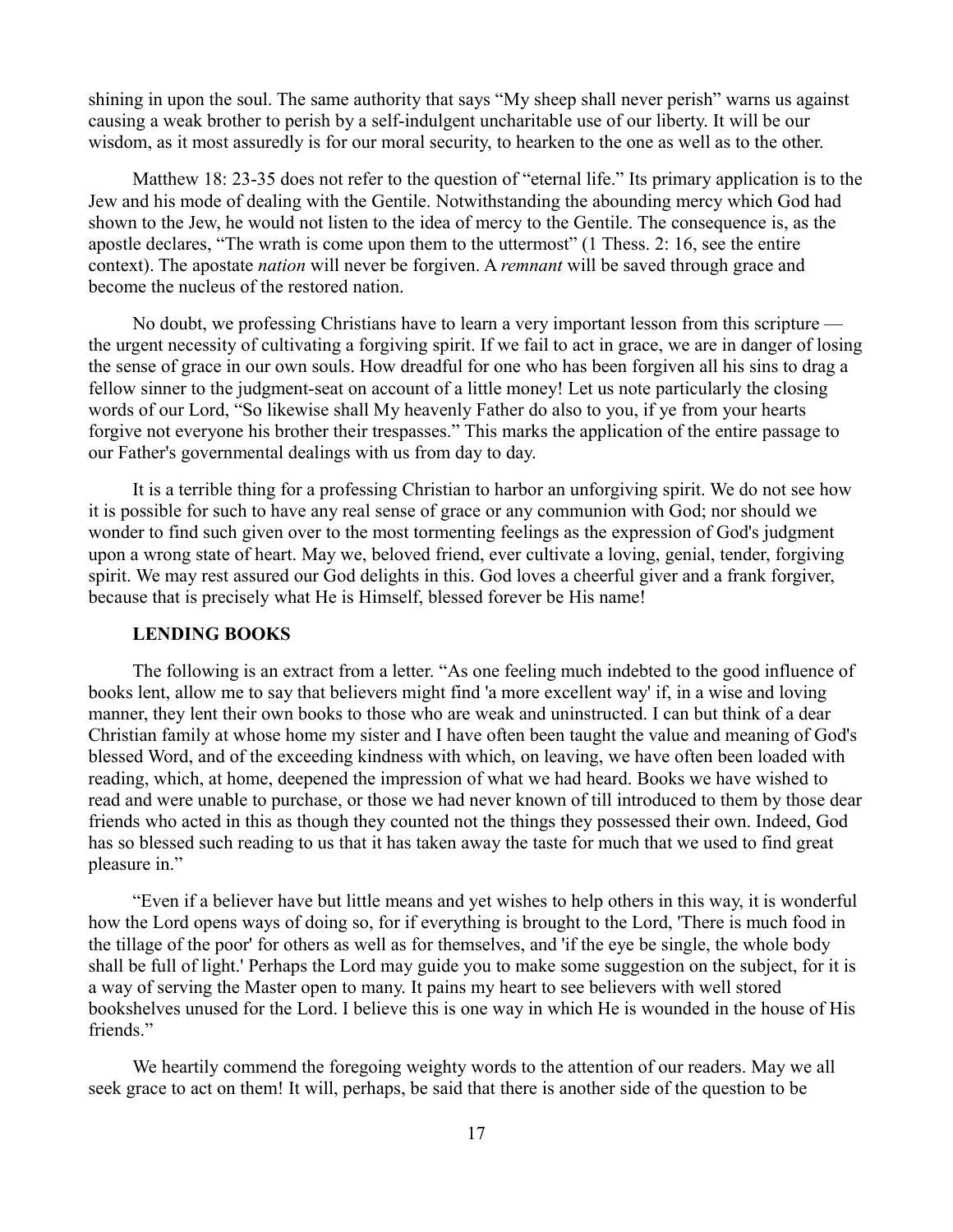considered. No doubt there is. Books, when lent, are often not returned at all or returned so soiled and mutilated as to be unfit to be seen. Hence, there is a word for the borrower as well as for the lender. Surely if grace should rule the conduct of the lender, righteousness at least should rule the conduct of the borrower. Still, fully admitting the carelessness of many who get the loan of books, we should be very sorry indeed if this admission were allowed to blunt the edge of the most excellent suggestion of our correspondent.

### **ASSEMBLY FELLOWSHIP AND DISCIPLINE**

We recognize no membership except that of the body of Christ — no society or association except the Church of God. But you must see this for yourself in the Word of God and then you will not need to ask your question.

We entirely agree with our beloved friend "W.K." as to receiving Christians at the table of their Lord. Any other mode or principle of action is not according to the truth of the unity of the body. There is a place at the Lord's table for every member of the body of Christ, *provided always that the proper discipline of the assembly does not call for exclusion.* There are two things which must never be lost sight of in connection with the question of reception at the Lord's table. These are, first, the *grace* which will not allow of the exclusion of any who ought to be admitted: secondly, the *holiness* which cannot allow the admission of any who ought to be excluded. If these things were allowed to act in the assembly, we should not have so much discussion and practical difficulty in the matter of reception.

The case to which you refer in 1 Corinthians 5 illustrates the nature and object of Church discipline. The man was put away from the assembly where the Holy Spirit ruled and delivered over to Satan, not that he might be lost, but "that his spirit might be saved in the day of the Lord Jesus." In the Second Epistle he is restored to the fellowship of the Church. We believe, most assuredly, that every assembly of Christians is solemnly bound to exercise discipline and put away evil from their midst. If they refuse to do so, they are not on the ground of the Church of God at all. We are most thankful for the blessing you have received through our pages. To God alone be all the praise! Continue to pray for us.

In 1 Timothy 1: 20 the apostle delivers Hymenaeus and Alexander to Satan. It sets forth an act of solemn discipline by direct apostolic power. In 1 Corinthians 5 the assembly at Corinth is commanded to deliver the evil doer to Satan for the destruction of the flesh. In both cases we take it to be an act of discipline. A person put out of the assembly where the Holy Spirit ruled, was handed over to the power of Satan so that his flesh might be thoroughly judged and crushed — serious but needed work! May we learn, dear friend, to judge ourselves in secret before our God, so the assembly may not have to deal with us. If the *roots* of evil are judged in private, the *fruit* will not appear above the surface of our practical life.

John 20: 23 refers to the administrative action of an assembly in discipline. See 1 Corinthians 5 for the regarding of sin and 2 Corinthians 2: 6-8 for the remitting of it. It is not official. It is not addressed to apostles, but to disciples. It does not touch the soul's eternal relation with God, but its present relation to the assembly.

The assembly is bound to put away a drunkard. If the excommunicated person is truly repentant, the assembly should receive him back. Both the putting out and the receiving back must be the act of the whole assembly and not of a part merely. It is of the utmost importance that none should attempt to interfere with the action of the assembly.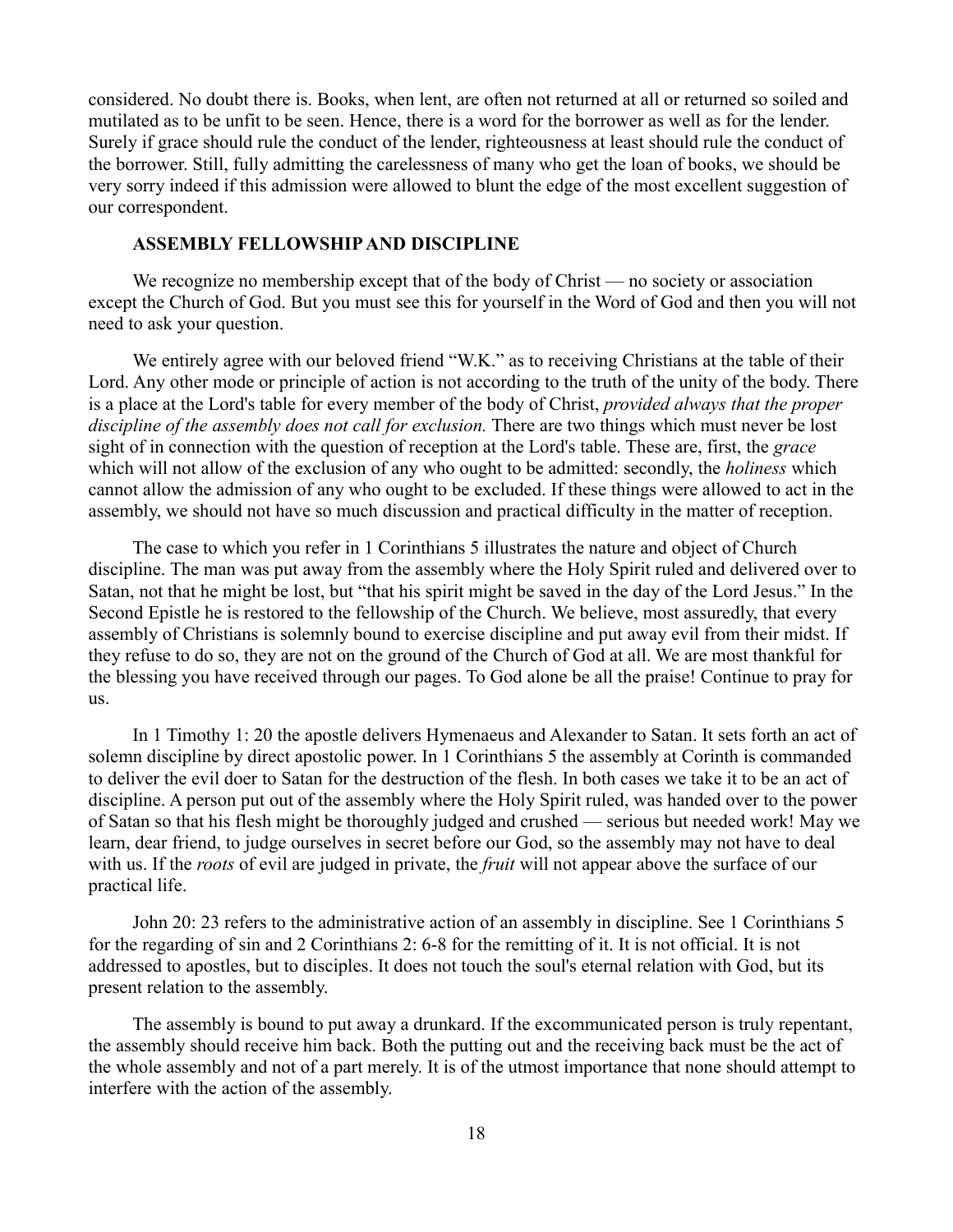The greatest care, tenderness and wisdom are needed in cases such as you refer to. A man may be "overtaken in a fault" as in Galatians 6. In an unguarded moment a person may be led to take more stimulant than he ought, and perhaps he may seem to be the worse for drink. Should such an one be hastily thrust out of the assembly? Assuredly not. He should be lovingly and tenderly admonished by "the spiritual" who alone know how to do it. He should be carefully looked after, not for the purpose of finding accusation against him, but to "restore" and deliver him thoroughly from the effect of his "fault."

In short, there is a demand for the most tender, judicious, pastoral care in cases of this nature. The assembly should never be called into action except when there is no hope of restoration in any other way. Excommunication is the last sad act of the assembly, to be performed with broken hearts and weeping eyes, and only with a view to restoration. Salvation and not destruction is the object of the assembly's discipline.

The assembly should never be called to discuss cases. It is called to act in simple obedience to the Word of the Lord. The case should be so plain, so manifest, that all discussion is closed and nothing remains but solemn and unanimous action. If this were more understood and attended to, we should have fewer complicated "cases" of discipline. If the assembly be called to discuss, you will rarely if ever get a unanimous judgment. Hence if discussion be needed, the case is not fit to come before the assembly. The spiritual must still wait on God in prayer and watch the case in patient pastoral love. There should be no haste on the one hand, no indifference on the other.

Leviticus 13 is a fine study for all who are really interested in the condition of the assembly. We cannot dwell upon it here, but we earnestly commend it to the attention of our brethren. The priest was not hastily to pronounce judgment in any given case. The most patient care was needed lest anyone should be put out as a leper who really was not one, or lest any real case of leprosy should escape. There was to be no haste and no indifference.

It is of the deepest importance to understand the real object, nature and character of discipline in the Church of God. It is to be feared they are little understood. Some of us seem to look upon discipline as a means of getting rid of people whose ways may be displeasing or discreditable to us. This is a fatal mistake. The grand object of discipline is the glory of God as involved in the holiness of His Assembly and the real good of the soul towards whom the discipline is exercised.

As to the nature and character of discipline, we should ever remember that to take part in it according to the mind of Christ, we must make the person's sin our own and confess it as such before God. It is one thing to stand up in heartless formality and read a person out of the assembly. It is quite another for the whole assembly to come before God in true brokenness and contrition of heart to put away, with tears and confession, some evil that could not be got rid of in any other way. If there were more of this latter, we should see more divine restoration.

We feel the deep solemnity and interest of the subject which your question has brought to our notice and we trust it may receive more profound attention from the Lord's people everywhere.

We would affectionately suggest to you and the "many others" who feel with you in reference to those habits which you name, whether it would not be better to make them a matter of earnest prayer than to write about them to us. Christ is the Master of the Assembly. Appeal to Him. He never fails. "Where two or three are gathered together in My name, there am I in the midst." Is not He sufficient? Cannot He keep order? What should I say if one of my sons were to write to another to correct some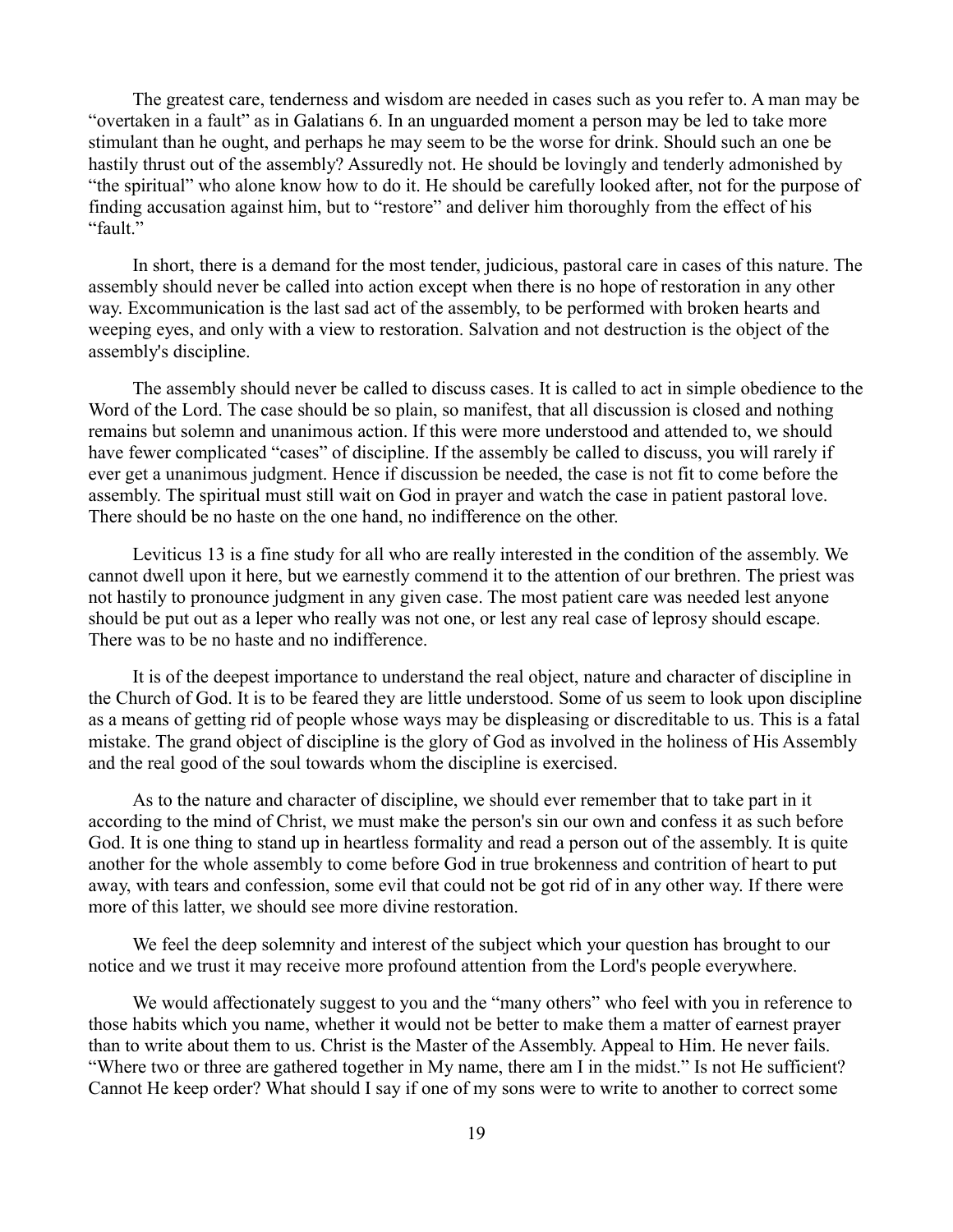disorderly conduct at my table? I should feel disposed to say to him, "What! my son, am not I competent to keep order at my own table? Must you needs write to a stranger to regulate my family?" Do we believe the Lord presides in the assembly? If so, we should look to Him to correct all abuses. If this were better understood, it would save a vast amount of trouble, avert a multitude of "cases," bring much glory to Christ and yield a rich harvest of blessing to our own souls.

You do not give us your address or even your name. Yet the nature of your communication is such as to demand some sort of guarantee. We feel strongly as to the practice of some of our correspondents in writing to us about the condition of assemblies and the walk and conversation of individuals. We consider it quite wrong. We do not believe it to be according to the mind of Christ to make the failings of our brethren the subject of anonymous letters.

If it be a question of individual failure, the proper course is to go and speak tenderly and faithfully to the person himself. But this needs much grace and self-subjugation. Serious mischief may be done by approaching a failing or erring brother in a harsh, legal, knock-me-down spirit. If there be not moral power to act graciously in such a case, it is better to go and tell the Lord about it. So also as to what transpires in the assembly, if half the time spent in murmuring and complaining about this, that and the other, were spent in earnest prayer and loving intercession, how very different we should find it! We doubt not but that in very many cases, the deadness and lack of power complained of are caused by the wrong state of soul of the persons who complain.

In our experience and observation, we have always found that those persons who talked about the weakness and deadness of meetings had really need to look to themselves, whereas the really spiritual and godly members, instead of gossiping about such things, went to the Lord in prayer about them and thus brought down blessing on their own souls and on the assembly. We are not ignorant of the fact that there is everywhere much need of revival and bracing up, but we do not believe the remedy lies in anonymous communications to us.

We judge you have made a mistake in leaving the assembly because some of the members found fault with you. The discipline and surveillance of the assembly are very wholesome, though they may prove irksome to our proud and restless nature. We do not mean to say that the persons who found fault with you were right, inasmuch as we do not know the facts of your case. But speaking generally, it is a bad sign to see a person grow resistive under the exercise involved in walking in company with his brethren. You may rest assured it is far better to be rapped over the knuckles than to have our personal vanity fed by a flattering tongue. It may be that those who give the rap are wrong in how they do it. Further, it may be they also need a rap themselves. Be this as it may, we are thoroughly persuaded that the fellowship of the assembly is a safe and wholesome thing, and woe be to those who seek in pride or wilfulness to get rid of it! We strongly recommend you to humble yourself and seek to be admitted into the bosom of the assembly. "Humble yourselves under the mighty hand of God that He may exalt you in due time" (1 Peter 5: 6; James 4: 10).

# **THE LORD'S SUPPER**

Scripture is clear and definite on the subject of the Lord's Supper. The words are as distinct as possible, "As oft as ye eat this bread and drink this cup, ye do show the Lord's death till He come." Again, "This do in remembrance of Me." We remember Him in death — the basis, center and spring of everything to us. The apostle calls attention to the fact that it was in the same night He was betrayed that our blessed Lord, in His thoughtful, unselfish love for us, instituted the feast, and this is full of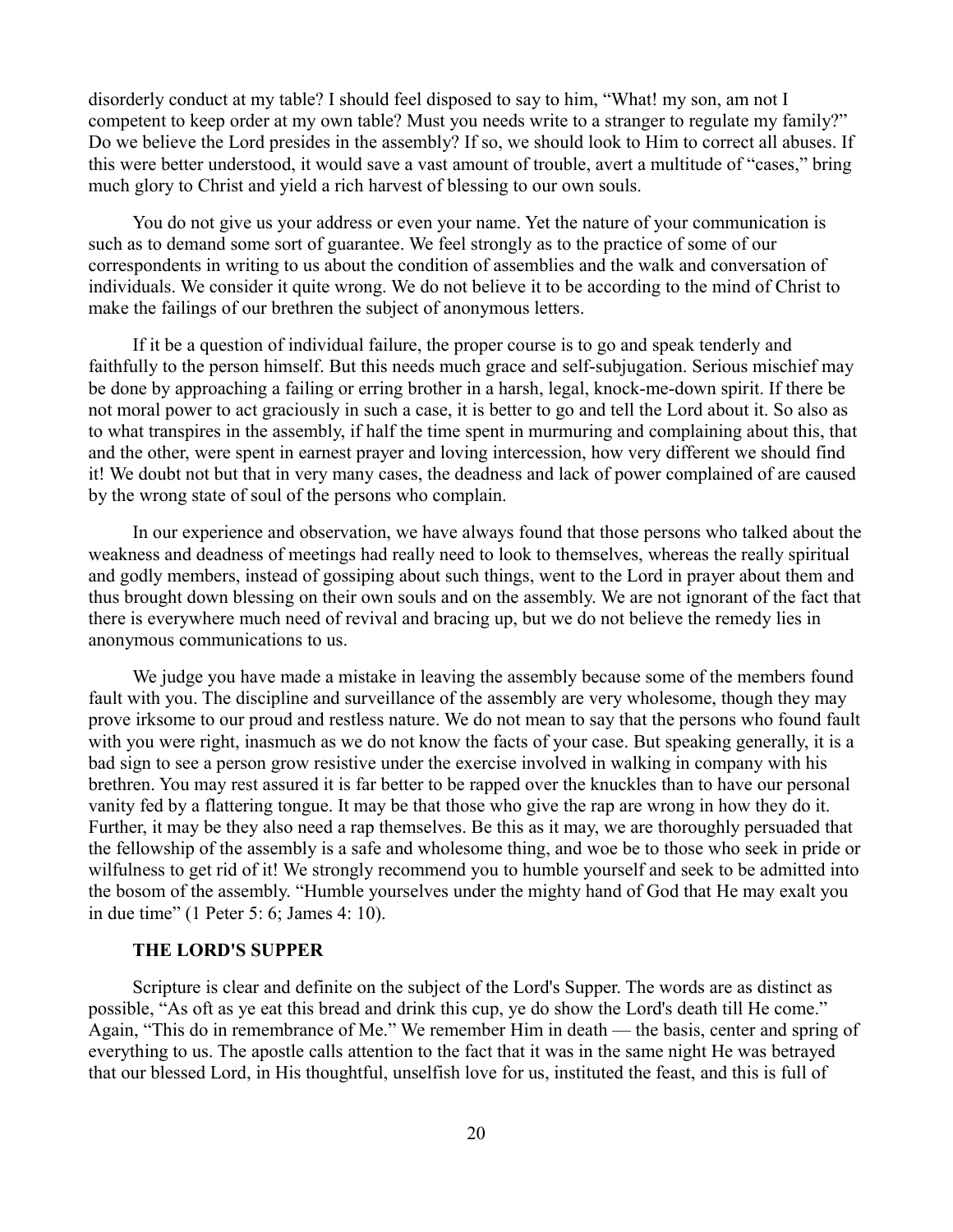touching interest for our hearts. But as to the feast itself — its significance — its object — its place, Scripture is most precise: "ye do show the Lord's death," "Do this in remembrance of Me." We remember a Christ who was dead; we call Him to mind in that condition in which, thank God, He no longer is. All this can only be by faith through the power of the Holy Spirit. There is no need to enter into sensational details; indeed such things are most offensive to all true spiritual feeling. We cannot keep too close to the actual, perfect language of Holy Scripture.

It is quite true that the special object in the Lord's Supper is to remember Him and show forth His death, but John 14-16 clearly proves that after the Supper, our Lord spoke on various subjects. If He did so, surely His servants may do the same. It would be a serious mistake, therefore, to shut out all teaching and exhortation except such as had for its subject the fact of the death of Christ or the circumstances attendant thereon. We believe in this, as in everything else, the Holy Spirit must lead and order. There is always great danger in taking up a certain idea and running it to seed. We most fully enter into the thought of the true nature and object of the Supper itself, but we also believe that when the feast has been duly celebrated, then is a wide field for the action of the Holy Spirit in teaching and exhortation. "Let all things be done to edifying."

You ask, "If you found a young person who gave you the fullest assurance he was saved, enjoyed peace with God, enjoyed fellowship about the things of Christ, and whose conduct at home showed the power of it, if such an one expressed a desire to come to the Lord's table, would you receive him or would you keep him outside for a length of time if he were only 13 or 14 years old?" Most assuredly, we would gladly receive such an one and not keep him outside for a single hour. What has the question of years to do with the divine life? How old was Samuel when he first knew the Lord? or Josiah? or Timothy?

We regard your note as being anything but presumptuous, but we must persist in saying we see no foundation in Scripture for a person breaking bread alone. It is distinctly an act of *fellowship* to the integrity of which the presence of two is absolutely essential.

"Now when the even was come, He sat down with the twelve" (Matt. 26: 20). So also Mark 14: 17. Again, in Luke 22: 14, "When the hour was come, He sat down and the twelve apostles with Him." Furthermore, Judas is distinctly mentioned as taking part in the feast and asking a question. And then not merely at the passover, but at the supper, our Lord says, "Behold, the hand of him that betrayeth Me is with Me on the table." We do not see how anyone can question the fact of the presence of Judas at the supper. His character was only known to the Lord. His fellow apostles did not seem to have any suspicion of him. But then to argue from this case that we ought to allow known evil at the Lord's table, is simply wicked. To say that we *may* have traitors at the table is to confess our own weakness, but to say that we *ought* to have known traitors, is perfectly shocking to any holy mind.

Where is there any warrant in Scripture for confining the Lord's supper to the first day of the week? No doubt the disciples did specially celebrate it on that day, but it was originally instituted on a week-day. We should rejoice to break bread at any time, provided people were up to the mark for it, and that all the circumstances of the case were according to the mind of God.

"The feast" in 1 Corinthians 5: 8 is the antitype of the feast of unleavened bread which, as we learn from Exodus 12, was based upon and inseparably connected with the passover. The bloodstained lintel was not to be separated from the unleavened bread. Peace and purity, safety and sanctity, must always go together.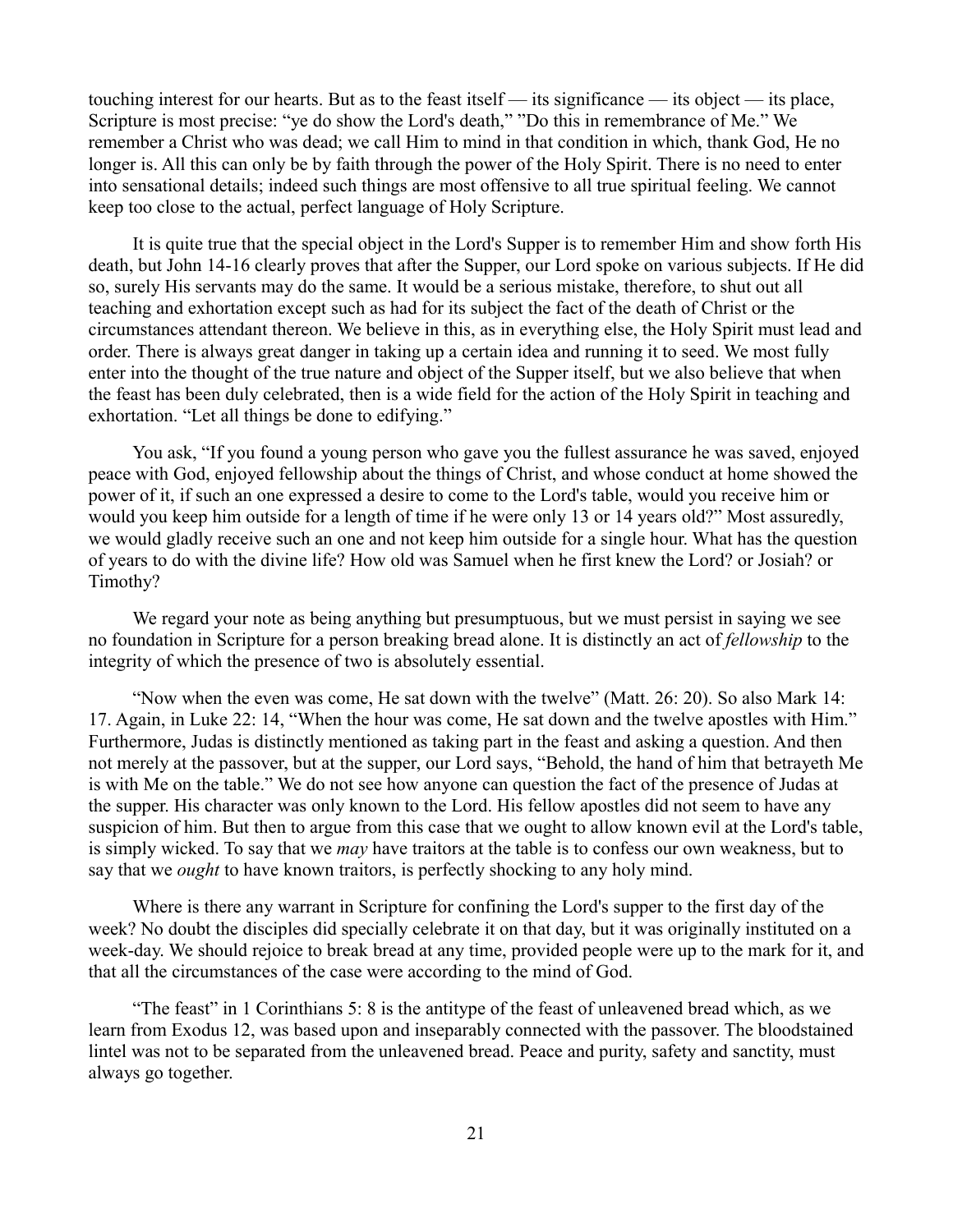It would be a strange and miserable application of 1 Corinthians 5: 8 to refer it to the matter of having bread without yeast or unfermented wine at the Lord's Supper. We believe, dear friend, the feast refers to the whole of our Christian life in this world. It should, from first to last, be a feast of unleavened bread, based on the great fact that "Christ our passover is sacrificed for us" — a life of personal holiness flowing out of accomplished redemption, known and applied by the power of the Holy Spirit.

### **SINGING**

We regret that the friend who visited you did not seek to lead your souls to something more edifying than discussing the question of the Scripture authority for singing hymns at our meetings. Further, we marvel that a number of intelligent Christians should spend a moment in discussing such a question. You say "the question is at first sight startling." We cannot see anything "startling" in it except it be in its bearing upon those who raise it.

Let us see what Scripture says on the point. In Mark 14: 26 we read, "And when they had sung an hymn, they went out into the Mount of Olives." You say that "Liddell and Scott tell us that the Greek word might equally correctly be rendered 'to praise.'" Here is what these learned lexicographers say: "to sing, laud, praise, sing of, tell of." And then they give the Latin "cano" which signifies *to sing.* But you say that some learned brother has informed you that "in no instance in Scripture does the word 'sing' refer to vocal music." If singing is not vocal, what is it? When Paul and Silas sang praises to God, was not that vocal? So also in Hebrew 2: 12, we have the words of Christ Himself, "In the midst of the Assembly will I sing praise unto Thee." Is not this vocal? In 1 Corinthians 14: 15 we have a different word. "I will sing with the spirit and I will sing with the understanding." Here the word stands in contrast with praying. Then in Revelation 5: 9 we have another word. "They sung a new song." The same word occurs in Revelation 14: 3; Revelation 15: 3 and in Colossians 3: 16, "singing with grace in your hearts." And in Ephesians 5: 19, "Singing and making melody in your heart to the Lord."

Now here we have three different Greek words rendered in our most excellent Authorized Version by the English word "sing." The question is, what idea do these words convey to the mind? Is it not that of audible praise or worship, whether rendered individually or collectively? Are not "Psalms and hymns and spiritual songs" divinely recognized? If so, for what are they designed? Is it not as a vehicle for the worship of Christians? We do not see how this can be called in question by any sober person. There is no analogy between *forms* of prayer and hymns. The latter are divinely recognized; the former are not. This is quite sufficient for us.

"But," you say, "there is danger of getting occupied with the tune or mere music." No doubt, and is there not danger in teaching, preaching, exhortation and even in praying of getting occupied with the language, with grammar, rhetoric or oratory? Must we therefore give up teaching, preaching, exhortation and prayer? Is there no remedy for the supposed evil except reducing our meetings to a senseless and miserable silence? It certainly is great evil in singing to forget the subject and object of our song and become occupied with the style and effect of our singing, and it is to this very evil that the revered writer to whom you refer applies the term "iniquity." But most certainly he never meant to teach that it is iniquity to use a hymn book or sing a hymn, for he has been doing both for the last forty years all over the world, and has contributed some precious hymns to help the worship of his brethren.

We have thus, dear friend, gone fully into your question. In taking leave of you we would affectionately entreat you to fling aside such foolish notions. When you come together, instead of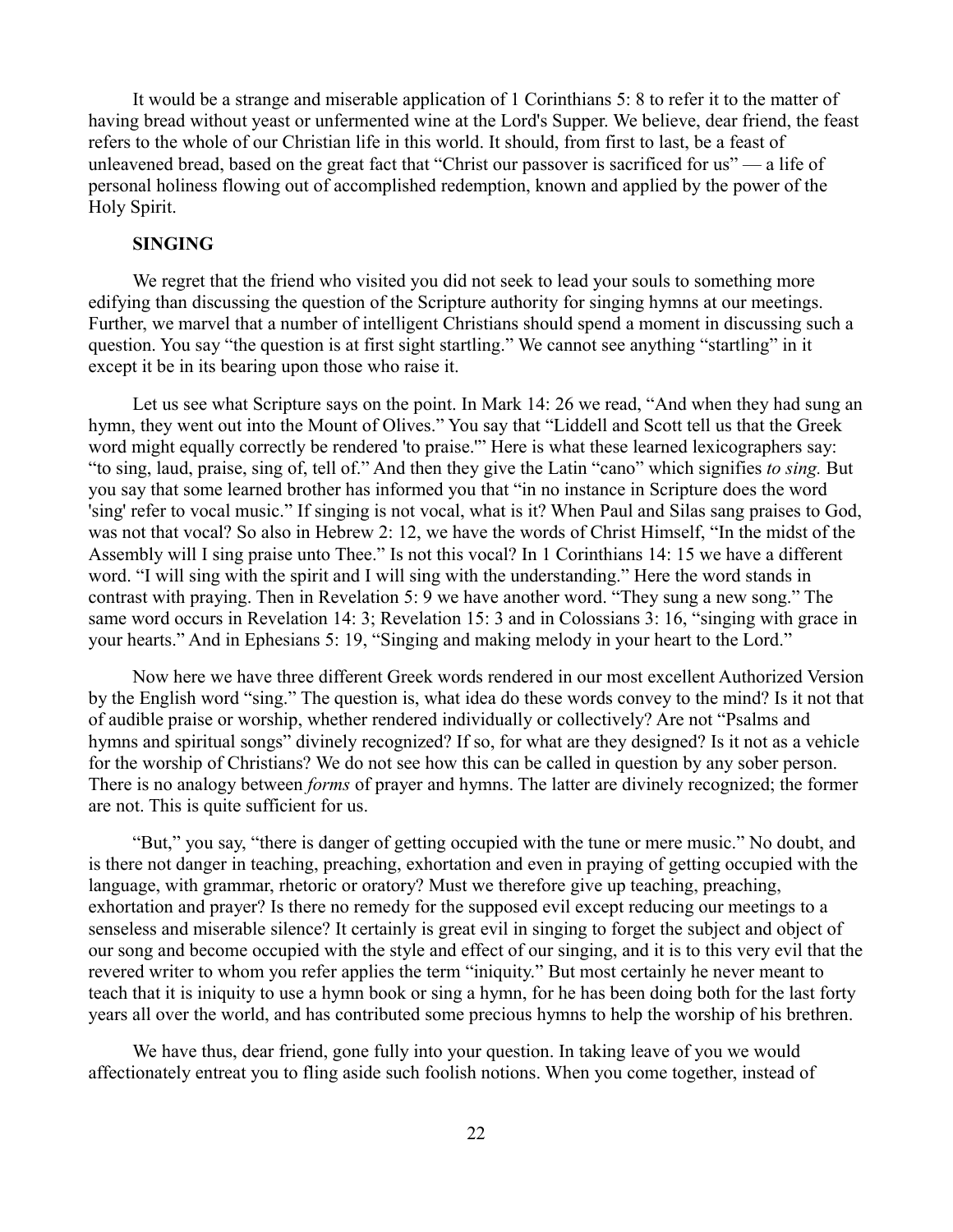discussing the rightness of singing, seek to have your hearts in tune *to* sing. We dread young Christians getting under the influence of a unhealthy sentimentality, transcendental notions or a higher spirituality, falsely so called. It is sure to lead to mischief. See that you keep clear of such. Cultivate simplicity, reality, soundness of mind and earnestness. There is no telling where we may find ourselves if we take up with every whim that comes in our way. Some would suggest our breaking bread alone, thus reducing the Church of God to a state of complete isolation. Others would rob us of our hymn books and reduce our meetings to a gloomy silence. From all such wild and foolish notions, may the good Lord deliver us! May He graciously fill our hearts with an intense desire for His glory, for the good of His beloved people and for the progress of His cause. May these realities so engage all our energies and fill up our every moment that we shall have no time or thought for the discussion of unprofitable questions.

As to the question of singing at funerals, it must entirely depend upon our spiritual power at the time. A person may be so bowed down with sorrow as to be wholly unable to sing, but you could not make such an one a model for others or hinder their singing on the ground of sympathy with him. We believe nothing can be more magnificent, more morally grand, than a hymn of praise, a song of triumph, chanted amid the very dust of death. To hear a congregation of saints singing at the grave of a brother or sister is a positive triumph over the enemy. But if anyone be so crushed under the sorrow as to be unable to sing, we feel assured the loving tender heart of Jesus feels the sorrow and puts the tears into His bottle. The one who wept and groaned at the grave of Lazarus would not rebuke the tears and groans of a crushed and desolate heart.

## **THE ROLE AND DEPORTMENT OF WOMEN**

Scripture is very plain as to the place of the woman (1 Cor. 11: 1-16). We do not believe it to be according to nature or according to revelation for a woman to be prominent either in the Church or in the world. It is our deeply cherished conviction that there is no sphere in which the woman can move with such grace and dignity as in the shade and retirement of the domestic circle. There she can prove herself the helper of the man in all good works. Home is preeminently the woman's place. The Holy Spirit has distinctly assigned her work when He declares that she is to "guide the house." There may be exceptional cases in which the Christian female, having no special home duties, may devote herself to outside work with real advantage to many, but such cases are few and far between. The general rule is as plain as possible (1 Tim. 5: 14).

As to the question of "woman's rights," etc., we have nothing whatever to do with politics. It is our desire to be taught exclusively by Scripture, and most certainly we cannot find anything in the New Testament about women having a place in the legislature. In the history of Israel, it was always a proof of the nation's low condition when the female was thrown into prominence. It was Barak's backwardness that threw Deborah forward. According to the normal, the divine idea, the man is the head. This is seen in perfection in Christ and the Church. Here is the true model on which our thoughts are to be formed. So far as this poor world is concerned, it is all in confusion. The foundations are out of course. God has said, "I will overturn, overturn, overturn it, and it shall be no more until He come whose right it is; and I will give it Him" (Ezek. 21: 27). There can be nothing right until "The kingdoms of this world are become the kingdoms of our Lord and of His Christ." Till then, the Christian must be content to be a pilgrim and a stranger on this earth, having his citizenship, his home, his portion, in heaven. May it be thus with all who belong to Christ!

We do not expect that persons who are bent on carrying out their own thoughts; whose will has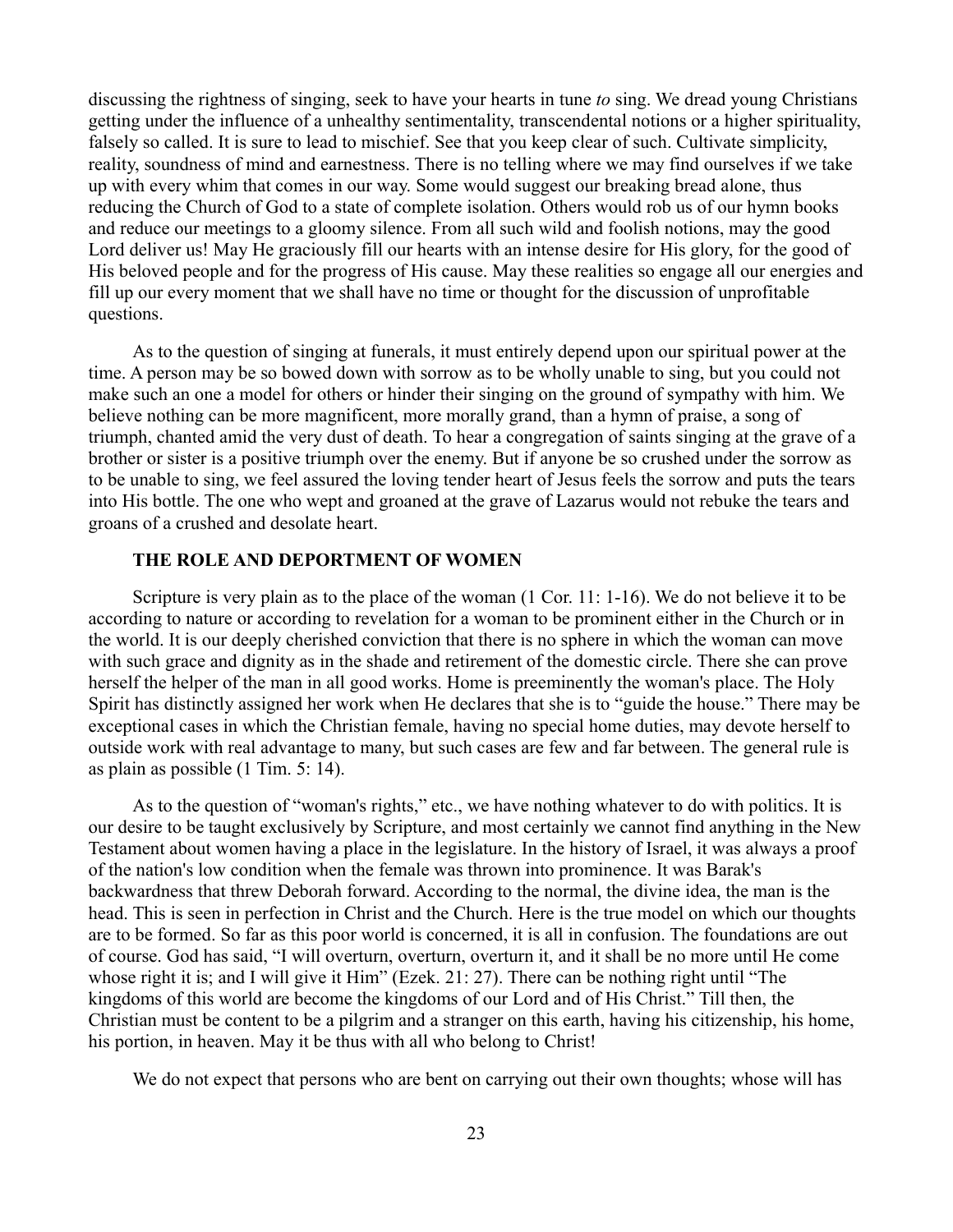never broken; who reason instead of submitting to the authority of Scripture; who say, "I think" instead of seeing what God thinks — we do not expect that any such will approve or appreciate what we have answered in reply to your question, but we must bow down to the authority of God in this as in all beside.

You have our fullest sympathy in all your mental exercises. We believe you are absolutely right in refusing to be present where a woman undertakes to speak or pray in public. The spirit and teaching of the New Testament are against any such practice. "Silence" is enjoined on the woman in public or in the presence of a man. As to 1 Corinthians 11, you have nothing about the assembly until verse 17 where a new subject is introduced, and as you truly remark, the Spirit of God cannot contradict Himself. He cannot in one place tell a woman to keep silence and in another, tell her to break it. It is both contrary to God and contrary to nature for a woman to come forward as a public speaker. She is to illustrate the proper place of the Church — subjection, not teaching. The Church ought not, does not teach: she is false if she does. "Thou sufferest that woman Jezebel, which calleth herself a prophetess, to teach." This is the spirit and genius of popery. To say that the Church has power to decree, enact or teach is apostasy. The Church is taught by the Word of God. She is to obey and be in subjection. She ought to be the pillar and ground of the truth — to *hold* and *maintain* the truth, but never teach. Such is the invariable teaching of the New Testament as to the Church of which the woman should be the illustration.

It will perhaps be said that God uses the preaching and praying of women for the blessing of souls. Well, what does this prove? The rightness of female preaching? No, but the sovereign goodness of God. Were we to argue from the fact of the divine blessing, what might we not be led to approve? God is sovereign and may work where and by whom He pleases; we are *servants* and must do what He tells us. In the time of the "awakening" souls were smitten in Roman Catholic chapels in the presence of the sacrifice of the mass. Does that prove popery to be right? No, it only proves that God is good. *To reason from results may lead us into the grossest error.*

It ought to be sufficient for everyone who bows to the authority of Scripture to know that the Holy Spirit strictly commands the woman to keep silence in public assembly. And truly we may say, "Doth not even nature itself teach" the moral unfitness of a woman's appearing in a pulpit or on a platform? Unquestionably. There are many and varied ways in which women can "labor in the gospel" without the unseemliness of public preaching. We are not told how "those women labored" with the blessed apostle, but most assuredly it was not by speaking in public.

As to the four daughters of Philip the evangelist "who did prophecy," it rests with the defenders of female preaching to prove that they exercised that gift in public. We believe it was in the shade and retirement of their father's house.

In conclusion, dear friend, we express our ever-deepening conviction that home is, pre-eminently, the woman's sphere. There she can move with moral grace and dignity. There she can shine as a wife and a mother to the glory of Him who has called her to fill those holy relationships. There the most lovely traits of female character are developed — traits which are completely defaced when she abandons her home work and enters the domain of the public preacher.

We believe it is plainly opposed to Scripture for a woman to speak in the Church or to teach or in any way to usurp authority over the man. But if there be a meeting of a private, social character, there is in our judgment an opening for the free communication of thought, provided always that the woman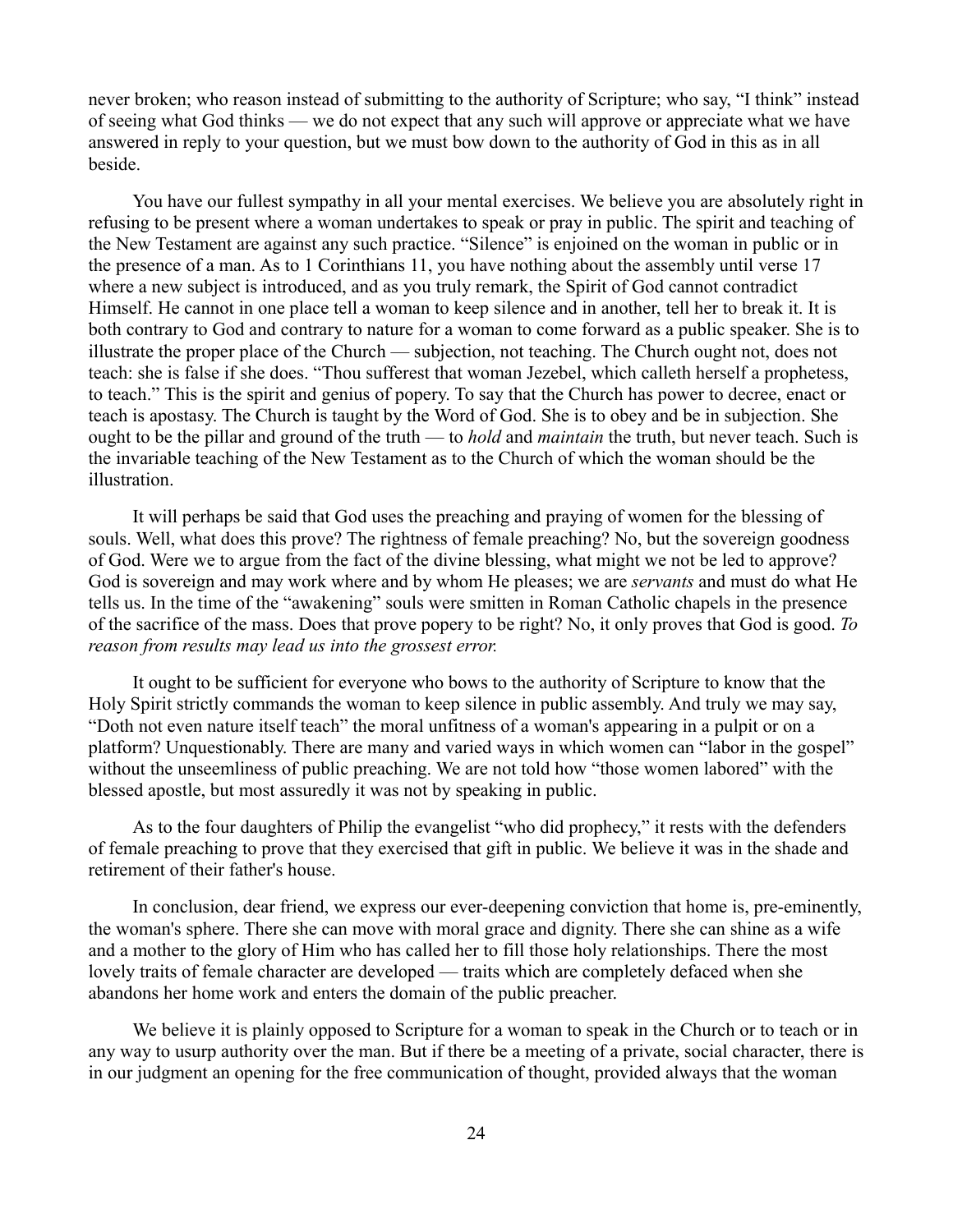keep the place assigned her by the voice of nature and the Word of God.

Judging from the tone of your letter, we feel assured the Lord will guide you into the right path of service. We are not told in what specific way "those women labored with Paul in the gospel," but we know there are a thousand ways in which a woman may serve in the gospel without ever stepping out of that sphere which properly belongs to her. As to the married woman, we feel increasingly persuaded that home is preeminently her place; there she has a hallowed and elevated sphere in which she can serve in the full consciousness of being exactly where the hand of God has set her and where His Word directs her. May the Lord bless and keep you!

Scripture is very plain as to the manner in which Christian women should be attired, not only at the Lord's table, but at all times. Surely in this, as in all beside, there is urgent need of the exercise of a tender conscience, a godly subjection to the authority of God's Word. If Christians will not give heed to the exhortation of the Holy Spirit, they are not likely to pay much attention to these pages. One of the special needs of the moment is thorough submission to the true teachings of Holy Scripture. Where the heart is under the direct government of the Word all will be right; where it is not, there will be nothing right.

## **MINISTRY AND SERVICE**

We entirely agree with your view of ministry. We believe that every member of the body has a ministry, and it is by each one knowing his place and his functions in the body, and working effectively therein, that the growth of all is promoted. On the other hand it is most disastrous for anyone to mistake his line of things, since he not only fails as to his own work but hinders others in theirs. May the Lord give us grace to know our niche and fill it! And may we learn to be content with a very little and a very humble niche. Someone has said, "I never was truly happy until I ceased to wish to be great." This is a wholesome saying and one which we would do well to ponder. It is immensely important for each one to know his own proper work. A man's whole life may be full of mistakes simply owing to his having never really fallen into his divinely appointed line of things. This is very deplorable. Not only does it involve a loss of time and labor on his own part, but it also of necessity interferes with the work of others.

May the Lord guide and keep us! And may our earnest breathing ever be "Lord, what wilt Thou have me to do?"

May God keep His servants humble and dependent! We are increasingly convinced that the quiet, shady, retiring path is the best and safest for the Christian workman. There is always immense danger when a man or his work becomes well known. When the fame of Israel was being spread abroad among the Canaanites, the Lord commanded Joshua to "make sharp knives and circumcise the people" (Joshua 5: 2). Nature must be put in the place of death and kept there.

An evangelist is one who possesses a bona fide gift from Christ, the Head of the Church. If a man does not have this gift he is not an evangelist, though able to speak ever so fluently. We believe there is one feature which invariably characterizes a true evangelist — an intense love for souls and a thirsting for their salvation so Christ may be magnified. The glory of Christ must ever be the ruling object with every workman, whatever be his gift. We believe the evangelist ought to look for results and confidently expect them, just as the farmer looks for the fruit of his labor. He may have to exercise "long patience," but he should fully count on God for results. An evangelist is, of necessity, more or less a traveler. The *world* is his sphere, but the Lord will ever guide those who simply wait on Him,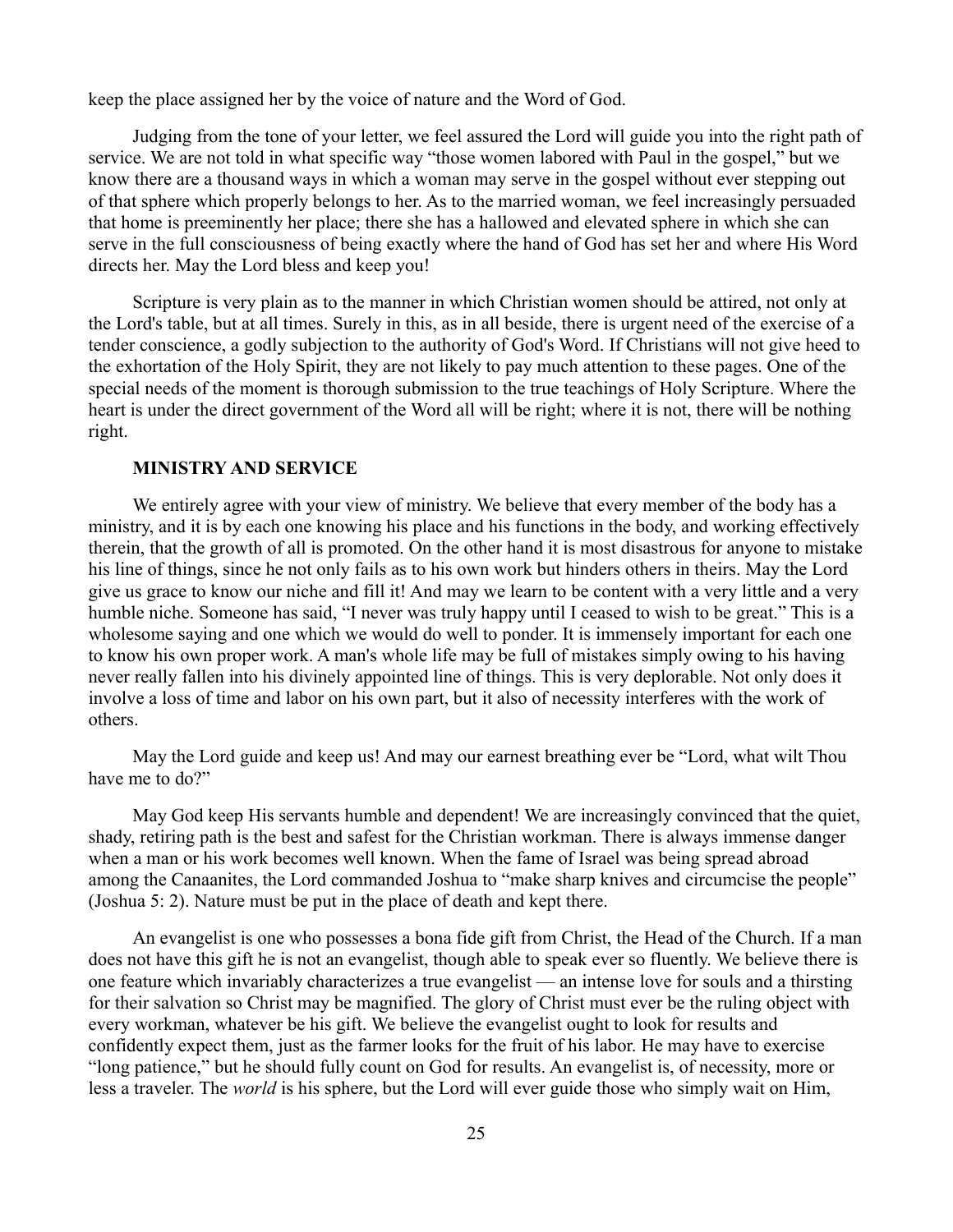having no will of their own, no personal aim or object.

As to giving up our calling, provided it be a godly one, it is a most serious matter indeed, demanding grave consideration and most distinct guidance from God. If He calls us to this, He will most surely sustain us, for He will be no man's debtor. He never fails a trusting heart. But we must be very clear indeed as to the divine call, else we shall break down. We have known several who gave up their occupation to give themselves to the Lord's work, but the sequel proved in a very humiliating way that they were not called of God to enter upon that line of things. But no one can be a rule for another. Each one must walk before his Lord in this as in all besides. He is a most gracious Master, and even though we make mistakes we can cast ourselves in fullest confidence on His unfailing goodness. And where the heart is true to Him, all is sure to come right in the end.

May He guide and bless you, dear friend, and use you abundantly according to the earnest desire of your heart!

We cannot see what 2 Corinthians 11: 8 has to do with the subject of "one man ministry" or how anyone could think of quoting it in defense of such a thing. Paul received help from the assembly at Philippi. He did not receive from the assembly at Corinth because they were not in good state. This was to their shame and loss. But what has all this to do with a humanly ordained minister receiving a salary from a congregation? There is no such thing in the Word of God.

It is difficult for one to judge for another in the matter to which you refer. Each one must act before the Lord and be guided of Him as to the best method of working. As a rule, it is the best way to study Scripture apart from the idea of having to preach. It is not good always to be reading for others; one is in danger of falling into the mere business of sermon-making which is very withering to the soul. It is well to go to the Word on the principle set forth in John 7: 37, "If any man thirst, let him come unto Me and drink." We only speak of the principle, not the strict application of the passage. We should go ourselves to the fountain of Holy Scripture, not to draw for others, but to drink for ourselves. Then we shall be always full, always ready for the Master's use.

Far be it from us to encourage anyone in a random, haphazard way of speaking on Scripture. We believe such a habit to be ruinous to the soul of the speaker and worse than wearisome to the souls of the hearers. The apostle's advice to his son Timothy is important for us all, "Meditate upon these things; give thyself wholly to them, that thy profiting may appear to all. Take heed unto thyself and unto the doctrine; continue in them; for in doing this thou shalt both save thyself and them that hear thee" (1) Tim. 4: 15-16). The "profiting" is sure to "appear" if the habit of meditation is diligently cultivated, but if one goes to a meeting with a sermon already prepared, it may not be the thing which the Lord would have spoken at all. No doubt, the Lord can and does guide His servants in study and preparation beforehand. He can fix their minds upon the right subject and teach the right method of handling it. He is so good that we can count on Him with fullest confidence in all things. But we have to watch against the habit of making ourselves up for an occasion on the one hand, and against idleness and indifference on the other. May the Lord bless you and help you in your work!

The special application of Ezekiel 34 is to the shepherds of Israel, though surely it conveys a solemn and needed lesson to all who undertake the work of a pastor in the midst of God's people.

In 1 Corinthians 13 the apostle sets forth the great motive spring of all true and effective ministry — love. In 1 Corinthians 12 you have the *ground* of ministry; in 1 Corinthians 13 the *motive spring*; and in 1 Corinthians 14 the *object*. First, membership in the body; secondly, love; thirdly, edification.